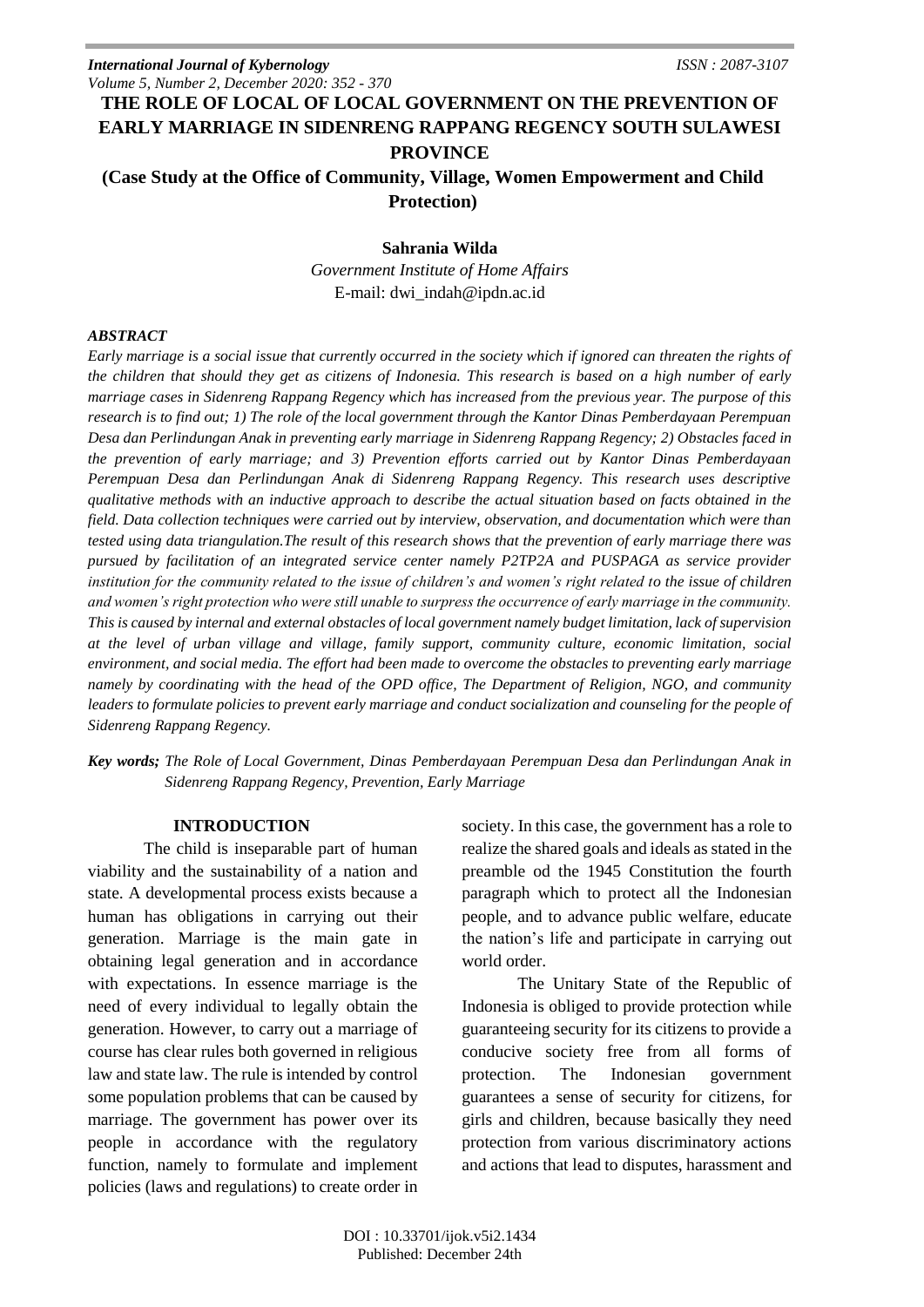rights which are intended to be approved and binding in the form of regulations.

In Law Number 35 of 2014 Juncto Law Number 23 of 2002 on Child Protection, including the rights and obligations of children and the implementation of child protection. Article 20 states that the state, the government, local government, community, family and parents or guardians are obliged and responsible for the implementation of child protection.

Every child has the same opportunity to earn a proper treatment affection, and also the opportunity to obtain education and develop abilities according to their potential. This is in line with the government's goal, which to improve the Human Development Index (HDI). With so many early marriages will affect their education, which in the end for the child does not have enough experience, knowledge, and skills to get a job.

Sidenreng Rappang Regency is one of the regency in South Sulawesi Province, with a population of 2017 is 296.125 inhabitants. The rate of population growth that is nor relevant with the availability of jobs, and the low level of the community education are the main reasons for the increased of early marriage.

The Regent of Sidenreng Rappang, Dollah Mando, in the Declaration of Stop Child Marriage activities in Sidenreng Rappang Regency mentioned that Sidenreng Rappang Regency was an emergency child marriage considering the number of child marriages as of November 2018 reaching 89 cases increased by 34% compared to 2017 which was only 66 cases (quoted from makassar.tribunnews.com, on October 31<sup>st</sup>, 2019).

Based on the data taken from Center of Statistic Bureau in 2017, stated from 66 cases of early marriage, the ratio of the percentage of girls who are married and divorced in 15 years old and under is still higher to 16 and 17 years old. This indicates that practice of early marriage tends to occur at school-age girls who are still studying and/or have completed secondary school level.

Problem identification found in the research are; *firstly*, there are 5.37% residents are poor among 289.787 people in Sidenreng Rappang Regency in 2017 (Center of Statistical Bureau, 2017). Marriage is one of the solutions to exit from poverty. Parents think to marry their daughter can release their burden. The people are mostly farmers, that tend to prioritize the daily needs. If parents marry off their daughter, so the burden to fulfilled their children's needs will be lessened. Therefore, they consider that their daughter will get better lives with her husband.

*Secondly*, level of education background influences why early marriage is still high there. People with low welfare levels tend to prefer to prioritize the fulfillment of their daily needs rather than incurring additional cost to send their children to school. This resulted in some children dropping out of school and having to work to help their parents in fulfilling the family's livelihood. Achievement of the average length of school experienced a significant increase in efforts to raise the level of Human Development Index in Sidenreng Rappang Regency. The increase in the average length of schooling is relatively very slow, given the average achievement of the length of school in Sidenreng Rappang Regency in 2017 of 7.89 years is still below the achievement of the South Sulawesi Province of 8.00 years. The comparison of the average length of schooling and the literacy rate of the people who mostly earn a living as farmers in 2017 only reached 94.0%. Several factors were identified that affect the average length of schooling, namely the availability of school facilities in remote areas, the mindset of the community to continue their education is still relatively low, this is proven by the existence of school-age people choosing to look for work rather than continuing education and early marriage practice of students, especially at the level middle and high school education (Regional Medium-Term Development Plan or RPJMD of Sidenreng Rappang Agency in 2018-2023).

*Thirdly*, the rate of population growth is not proportional to the availability of jobs. In 2013-2017 the ratio of working population decreased by 0,51%. While population growth increased annually by 1.07% per year from 2013-2017. Based on the data from the RPJMD of Sidenreng Rappang Regency in 2018-2023,

THE ROLE OF LOCAL OF LOCAL GOVERNMENT ON THE PREVENTION OF EARLY MARRIAGE IN SIDENRENG RAPPANG REGENCY SOUTH SULAWESI PROVINCE

(Case Study at the Office of Community, Village, Women Empowerment and Child Protection) *(Sahrania Wilda)*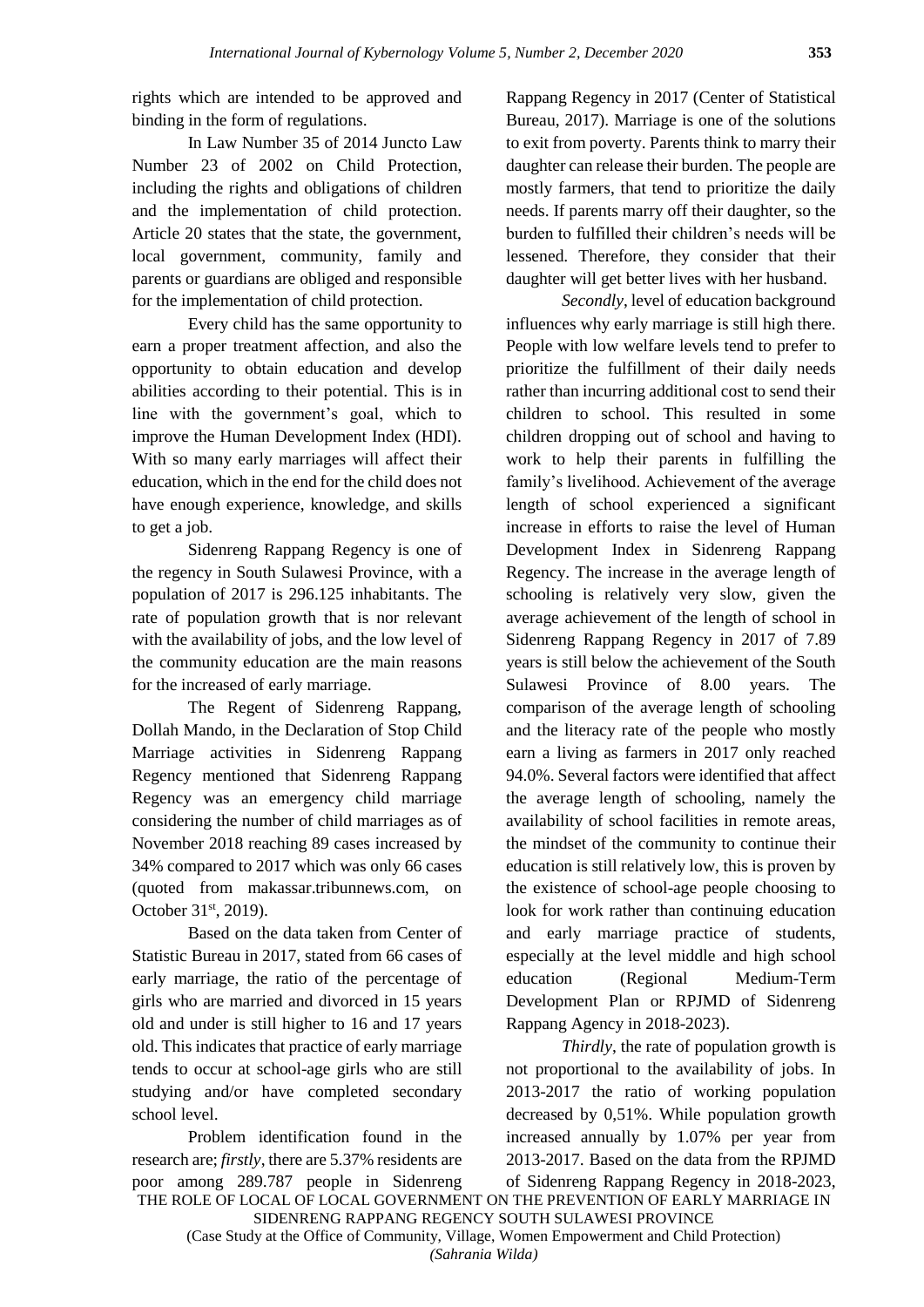the ratio of employed population measured from the ration of working population to the number of labor force residents in Sidenreng Rappang Regency shows a declining trend. In 2013, the ratio of working population reached 94.90% and in 2017 decreased to 94.39%. The ratio of the population working there in the last five years indicates the increasingly narrow employment opportunities available in this area to provide decent livelihood for the residents themselves.

*Forthly*, the high number of marriage dispensation submissions in the Sidenreng Rappang Regency Religious Court, which has increased from 2018 by 89 cases to October 2019 by 128 cases. This case is caused by uncontrollable parents' supervision. The children between 15-17 years old are easily influenced by environment or peer group. Data taken from Sidenreng Rappang Religious Court (2019) showed that there were 89 cases number of marriage Dispensation Cases in 2018 and getting more, it becomes 128 cases in 2019. Moreover, the interview data said that every submission of a marriage dispensation application processed in the Religious Court has been granted and it is a final decision.

This study is limited to how the role of local government in this case is the Office of Coomunity, Village, Women Empowerment and Child Protection (Dinas Pemberdayaan Masyarakat Desa dan Perlindungan Anak or DPMDPA) on the Prevention of Early Marriage in Sidenreng Rappang Regency South Sulawesi Province and also the obstacles faced and how to overcome those obstacles to prevent early marriage.

## **Problem Formulation**

Research problems are 1) How is the role of the Office of Community, Village, Women Empowerment and Child Protection (DPMDPPA) in the prevention of early marriage in Sidenreng Rappang regency? 2) What are the obstacles in the prevention of early marriage by DPMDPPA in Sidenreng Rappang Regency? 3) What are the efforts to overcome obstacles in preventing early marriage by DPMDPPA in Sidenreng Rappang Regency?

## Literature Review

The theoretical review is used as a framework to explain the social phenomena under study. It is useful for researches as the guideline in the problem under study.

## The Concept of Government

Government is derived from the verb "to govern" that means to control, organize, decide, manage, define, implement and directing public affairs. Then, definition proposed by Strong in Suradinata (2016:6) explains that government to the community. According to Van Poelje in Labolo (2008:21), there are two main levels in government, namely how to solve a problem that is governed and how the problem of people who govern. The problem that is governed and solved establish a specialized agency, while the problem of people who govern are carried out by good leadership rotation.

The intention is to carry out governance well, the government must regulate the division of affairs and authority. One of the governance must regulate the division of affairs and authority. One of the governance techniques applied in Indonesia after the 1998 New Order was decentralization. Decentralization is the transfer of government affairs by the Central Government to autonomous regions based on the principle of autonomy. Consideration of the vastness of Indonesia's territory makes the central government give its authority to local government.

Meanwhile, Hossein in Muluk (2007:9) mentions that decentralization includes two main elements, namely the formation of an autonomous region and the transfer of government affairs to the autonomous region.

Furthermore, Conyers in Muluk (2007:19-22) mentions in the systematic distribution of functions or authorities in the context of decentralization that needs to be considered, among others:

- 1. What functional activities need to be decentralized;
- 2. What powers need to be embedded in decentralized activities or functions;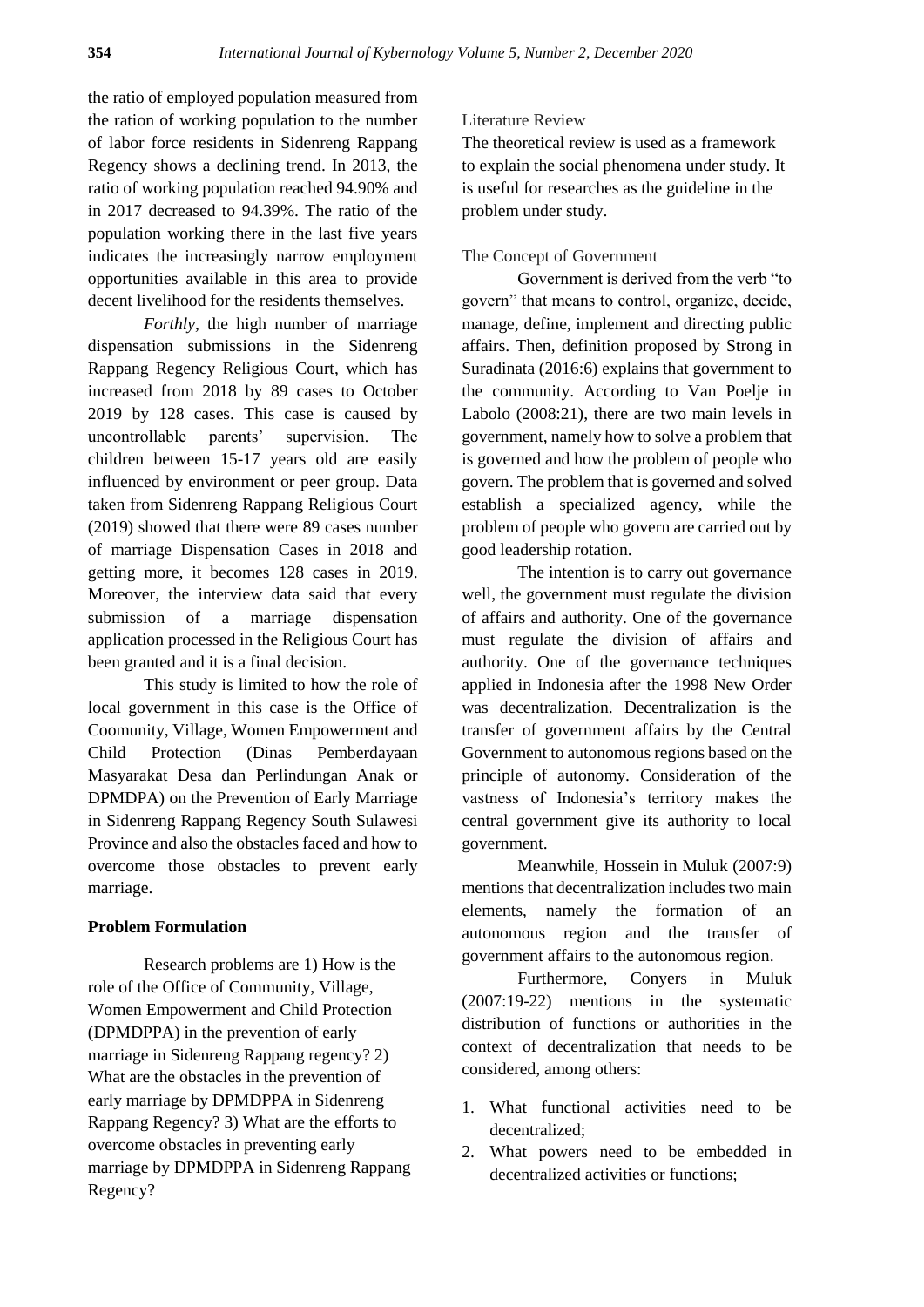- 3. Decentralization of power at a certain level that includes three levels, namely at the state level, district level or village level;
- 4. To whom the distribution of authority is decentralized;
- 5. The way of the function or authority is decentralized.

Based on the various opinions about the government described above, it is observed that a government runs well if the division of function is carried out from the central government to the local government. Decentralization with the division of authority to the regions to take care of government affairs will greatly assist the government in touching the existence of the community. Especially like the vast territory of Indonesia, with the division of functions it is expected that people's needs will be more easily reached.

The division of functions also considers whose affairs are carried out. The establishment of local agencies is an appropriate way to carry out specific government affairs. Especially for overcoming the increase of early marriage rates, it is expected that the division function of government which then becomes the authority of the local government will be able to establish local government units in serving the child protection from early marriage.

#### **The Concept of Role**

Role is an action taken by a person or group of people in an event or part that someone plays in an event. Soekanto and Sultisyowati (2014:210) said that the role is a dynamic aspect of status. If someone carries out his rights and obligations according to his position, he carries out a role. According to Himawan in Irhamsyah (2017:13) provides a definition of role in an institution is a related to the duties and functions, both can't be separated in the implementation of the person or institution occupation. The duties is a set of fields of work that must be done and attached to a person or institution in accordance with the function they have. Functions means the thing that contain uses or benefits. The function of an institution or formal institution is the existence of power in the form of rights and duties possessed by a person in his position in the organization to do something in accordance with their respective fields of duty and authority. The function of institution is arranged as a guide or direction for the organization in carrying out activities and achieving organizational goals.

Based on the definition above, it can be concluded that a role is an action carried out by a person or group of people who have a position in society. If its is related to the role of government, it can be interpreted as an activity or action taken by a government agency in carrying out government duties and functions.

Wulansari (2013:110) mentions the factors that determine how the role will be carried out, namely: 1) Norms that apply in situation of interactions, namely the norms of uniformity that apply in groups/communities in the same situation, 2) If the norm is clear, then it can be said that there is a high possibility to implement it, 3) If the individual is confronted with situations more than one prevailing norm, he will try to make compromises and modifications between these norms. Sehe added that the role as a pattern of behavior has several elements, they are: 1) The ideal role, 2) the role that is considered by oneself, 3) The role that is carried out.

The explanation above stated that the role refers to all actions or efforts taken by the government agency in women empowerment and child protection sector that is the Office of Community Village, Women Empowerment and Child Protection in carrying out the duties and functions to prevent early marriage.

## **The Concept of Early Marriage**

According to Dlori in Martyan (2016:7) states the definition of early marriage as under age marriage that bonds between men and women who do not yet have physical and mental readiness and maturity so that they are considered to be rashly.

Moreover, Sarwono stated that early marriage is a marriage before 18 years old prior to a child matures physically, physiologically and psychologically to be responsible for the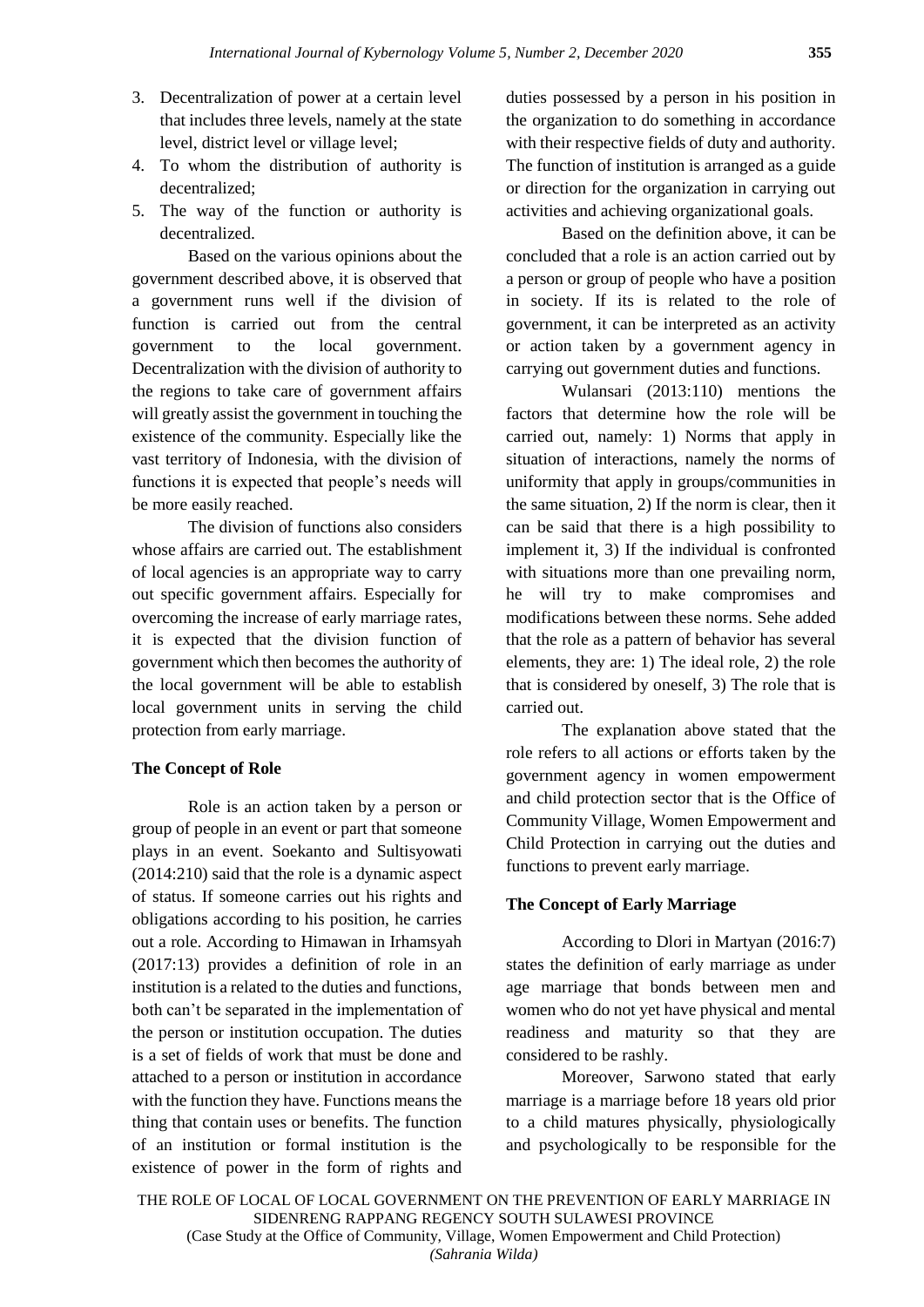marriage and the child was born from the marriage.

It can be deduced that early marriage is a sacred bond involving relationships between men and women who legally carried out the role and responsibility as a husband and wife intending to foster the household and continuing the descents. As for marriage conducted by a man and woman who are still classified as a teen or child, it can be categorized as early marriage. It can be said as a hasty marriage because both mental and physical of the bride and the grooms are not well prepared yet and still immature mindset to assume great responsibilities as husband and wife.

## **Causes of Early Marriage**

Commonly, early marriage is caused by levels of education, economy, and social culture. This opinion is strengthened by UNICEF and stated that: 1) Early marriage as a strategy for economic survival. Poverty is the most factor causing early marriage. When poverty gets higher, the girls are considered to be a burdened on the family economy so they married older men and even at a very long distance of age, this a family survival strategy. 2) Protecting the girls. Early marriage is one way that parents ensure the daughters who have become truly protected wives, give birth to a child, and so on. Married a child at a young age is one way to prevent children from premarital sexual behavior.

Many cases of early marriage are caused by very high poverty, as well as an effort of parent to protect their daughter from being trapped in promiscuity.

Besides, it is known that the various driving factors that trigger early marriage in society tend to originate from the family environment and society that has been entrenched, economic factors, and a lack of understanding of the effects of early marriage.

## **Impacts of Early Marriage**

The existence of early marriage which is considered as a way out of various aspects. The effects of early marriage as proposed by Dariyo (2009:35) that early marriage not only harms the future of children but also impacts on the family and social environment. Early marriage doesn't solve social problems but instead adds the chain of problems both faced by families and governments in controlling social problems.

#### **Preventing Early Marriage**

In the case of early marriage in Indonesia, preventing early marriage legally by prohibiting marriage under 18 years old are quite difficult. In some regions in Indonesia, this effort will be hampered by customs and religious norms that legalize a marriage that occurs before someone is 18 years old. To increase the prevention of children from early marriage practices, the government in central and local levels certainly has various policies and programs to mature the limit age of marriage. The programs that carried out are an effort to protect the children from adverse lives for their future. The efforts to prevent, empower, and protect the child from being married off quickly will help to mature the limit age of marriage at least until they are graduated from high school, it is about 18 years old for girls, and even waiting until the age of 21 is better. National Population and Family Planning Agency (*Badan Kependudukan dan Keluarga Berencana Nasional* or BKKBN) has recommended the minimum age for women to marry at the age of 21 years old, and 25 years old for men, so that they are physically, psychologically, mentally, sociologically, and economically ready to establish a more prosperous family life (BKKBN, 2012).

The main objective of preventing early marriage is social control. It is in line with the efforts to prevent early marriage, where there is a program strategy by the officials or agency in division of women's empowerment and child protection, in this case the Office of Community, Village, Women Empowerment and Child Protection (DPMDPPA) in preventing the phenomenon of early marriage in Sidenreng Rappang Regency.

A Child must be cared for and treated properly in order that they can grow and maturate properly, no one may commit violence or discrimination as a form of government and family protection of children rights. Because all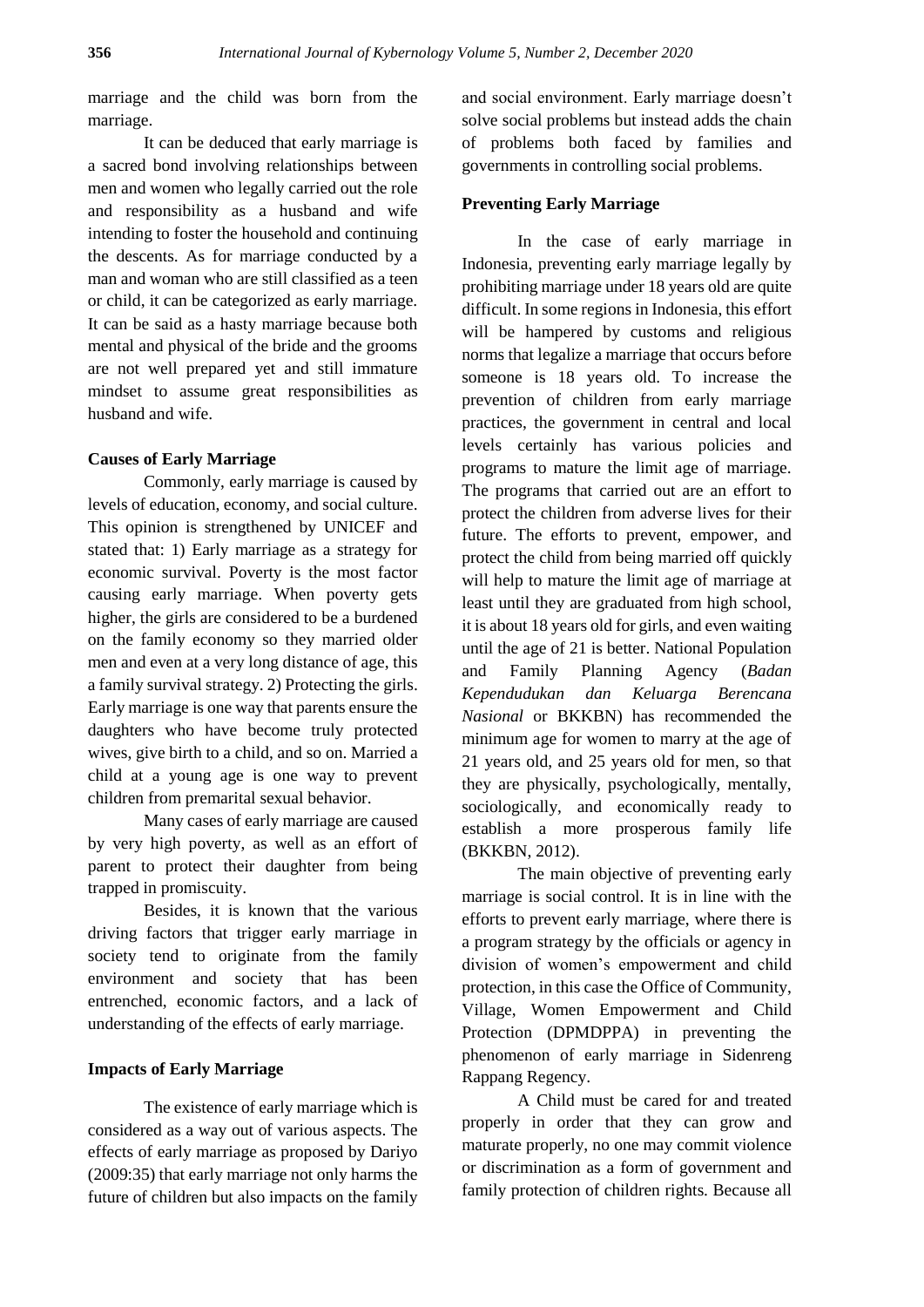forms of discrimination and violations of children's right are contrary to human rights principle.

## **Law Number 39/1999 on Human Rights**

In article 1 paragraph 5 states that a child is any human being under the age of 18 (eighteen) years and not married, including the child who is still in the womb if it is in the interest. In several articles also mentioned that children are people under the age of 18 years, but children also have rights that must be fulfilled by their parents.

The rights of the child to get protection from parents, family, community and the state in this case the government. Thus the Law of Human Rights regulates explicitly about the protection of child by paying by paying attention to child rights that must be fulfilled by the child protection providers.

## **Law Number 35/2014 Juncto Law Number 23/2002 on Child Protection**

This law in articles 4 states that every child has the right to be able to live, grow, develop, and participate naturally under human dignity, and obtain protection from violence and discrimination. In it, also stated that children are the mandate and gift of God Almighty, which within themselves be found full human dignity inherently. Furthermore, it is said that children are buds, potency, and the generation succeeding the ideals of the nations' struggle, have a strategic role and have special characteristics and traits that guarantee the continued existence of the nation and state in the future. Therefore, for each child to be able to assume these responsibilities, they need to get the widest possible opportunity to grow and develop optimally, physically, mentally and socially, and have good character, as an effort to protect and realize child welfare by providing guarantees for the fulfillment of their rights and without discrimination.

This article stated that child protection can be carried out if the government or local government understands their duties and responsibilities toward the implementation of child rights in accordance with those stated in the article.

## **Law Number 23/2014 on Local Government**

This article stated that the efforts to empower women and protect the child are included in mandatory government affairs that are not related to basic services. Matters regulated in this regulation related to the fulfillment of services for child protection are further regulated in the form of legal and strict regulations.

## **Law Number 16/2019 Juncto Law Number 1/1974 on Marriage**

This law regulates the matters related to minimum age of marriage changes from the previous regulation that minimum age limit for a woman to get married is 16 years and changed to 19 years.

The norm changes in Law Number 1/1974 on Marriage reach the age limit for marriage, the improvement of the norm reaches by raising the minimum age of marriage for women. In this case the minimum age of marriage for women is the same as the minimum age of marriage for men, which is 19 (nineteen) years. The age limit is considered to have matured body and soul to be able to carry out marriage in order to realize the purpose of marriage properly without ending in divorce and get healthy and quality generations. It is also that an increase in the age limit higher than 16 (sixteen) years for women to marry will result in lower birth rates and reduce the risk of maternal and child mortality. It also can fulfill the rights of child so as to optimize children growth and development including parental assistance and provide the child access to the highest education.

## **Local Government Regulation of Sidenreng Rappang Regency Number 5/2011 on Child Protection**

This law contains that the child protection is intended to ensure the fulfillment of child rights which leads to the achievement of prosperity.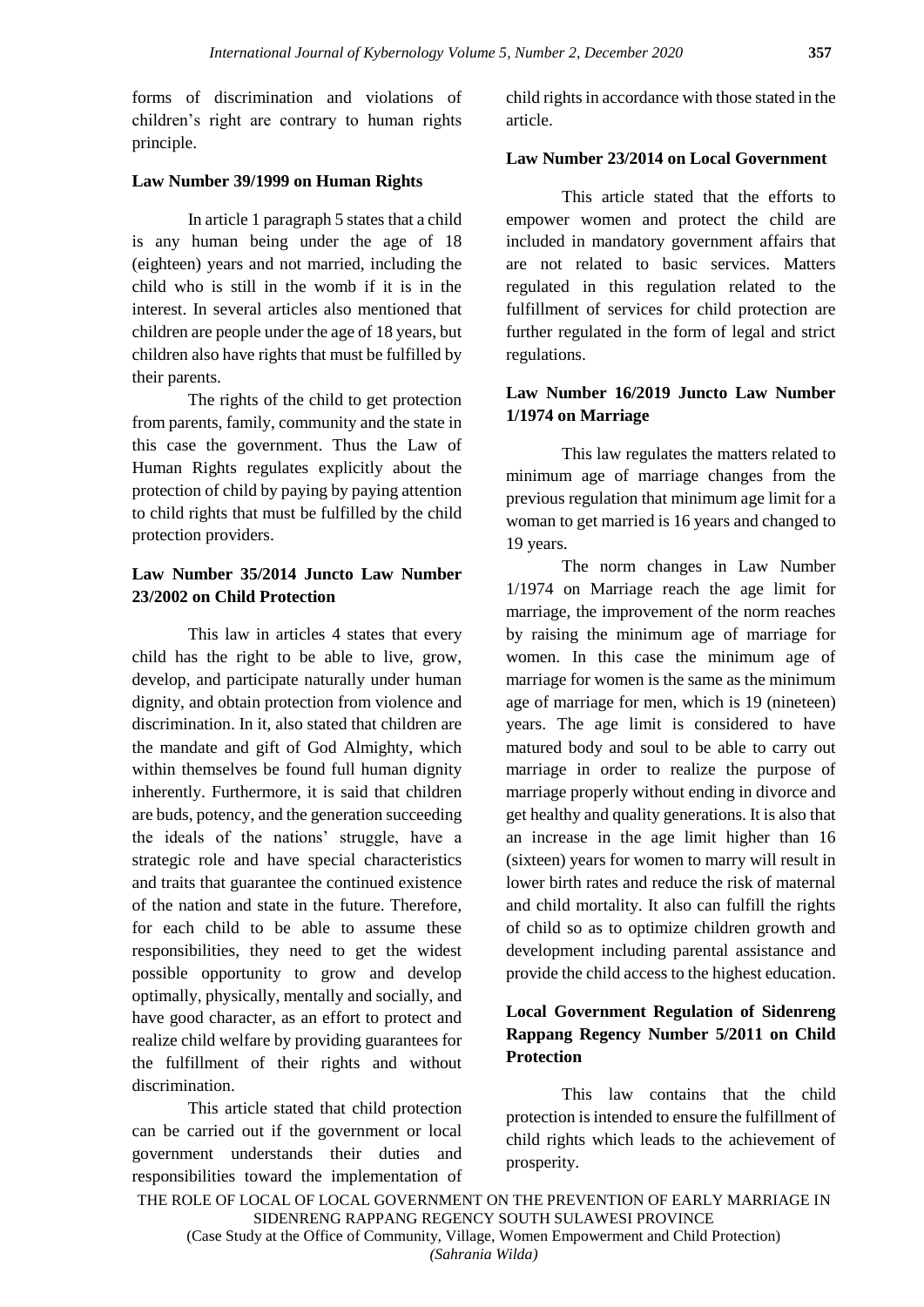Government efforts in the context of child protection enforcement cannot be separated from the role of the family as responsible for the survival of a child. The family has a major role in shaping the character and personality of child and provide support for the achievement of the goals and ideals of child. Therefore, the family is obliged to protect their children and prevent early marriage.

### **METHOD**

This research used descriptive qualitative methods in order to find out social behavior and in institutions then the researcher will provide a description or describe systematically, factual and accurate related to research problem. With this method the researcher can go directly to the field by looking at the phenomena deals with early marriage in Sidenreng Rappang.

#### **RESULTS AND DISCUSSION**

The concepts of roles described by Himawan in Irhamsyah (2017:13) relates to duties and functions, namely two things that can't be separated in the implementationof work by someone or institutions. These duties and functions are arranged based on the objectives to be achieved by the institution through cooperation and coordination between individuals and other institutions. In this case, DPMDPPA of Sidenreng Rappang Regency carries out its duties and functions which contain uses or benefits for the general public in accordance with their fields and authorities and is guided the Strategic Plan which is prepared as a guide in achieving organizational goals.

Referring to the role of the institution that has been described, then if it is related to the role of the government, in this case DPMDPPA Sidenreng Rappang Regency, can be interpreted as an activity or action taken by the government agency in order to carry out the duties of local government has important role in preventing early marriage that occurs in Sidenreng Rappang Regency.

## **The Duty of DPMDPPA Sidenreng Rappang Regency in Preventing Early Marriage**

The Office of Community, Village, Women Empowerment and Child Protection Sidenreng Rappang Regency has the main duty of organizing

government affairs in the field of community empowerment, villages, and women empowerment and child protection. This duty is in line with the commitment of the local government to advance and improve the performance of public services, health and education as well as providing employment in the context of improving the quality of life of the community as stipulated in the Regional Medium Term Development Plan (Rencana Pembangunan Jangka Menengah Daerah or RPJMD) of Sidenreng Rappang 2018-2023.

The affairs of communit, village, women empowerment and child protection by the Office in Sidenreng Rappang are carried out in accordance with the Strategic Plan that has been prepared for the next 5 years of government which contains the objectives, targets, and policy strategies, programs and activities in accordance with the duties and functions of the office of Communitty, Village, Women Empowerment and Child Protection of Sidenreng Rappang Regency are guided by the RPJMD of Sidenreng Rappang Regency 2018-2023 and are indicative. The Strategic Plan (Renstra) that has been prepared has become a reference in the control and evaluation of development at the Office.

Especially in matters of women empowerment and child protection, the local governmentoay attention to increasing community participation and family quality in development by encouraging community and family involvement in government affairs and the process of formulating development policies. For the sake of the implementation of government affairs in the sector of women empowerment and child protection, increasing gender equality and justice becomes one of the manifestations in protecting the rights of women to be able to get equal opportunities in human development. In terms of preventing child marriage, the Office as a local government institution has the authority to carry out women's empowerment and child protection matters, one of which is by protecting the rights of women and children.

Information obtained by researcher from interviews with the head Office of DPMDPPA Sidenreng Rappang Regency on January 16<sup>th</sup>, 2020, Mr. H. Abbas Aras, SP., MAP, generally stated thar child-age marriage was one of social phenomena faced by local governments. The high rate of child marriage in Sidenreng Rappang Regency is a serious concern for the local government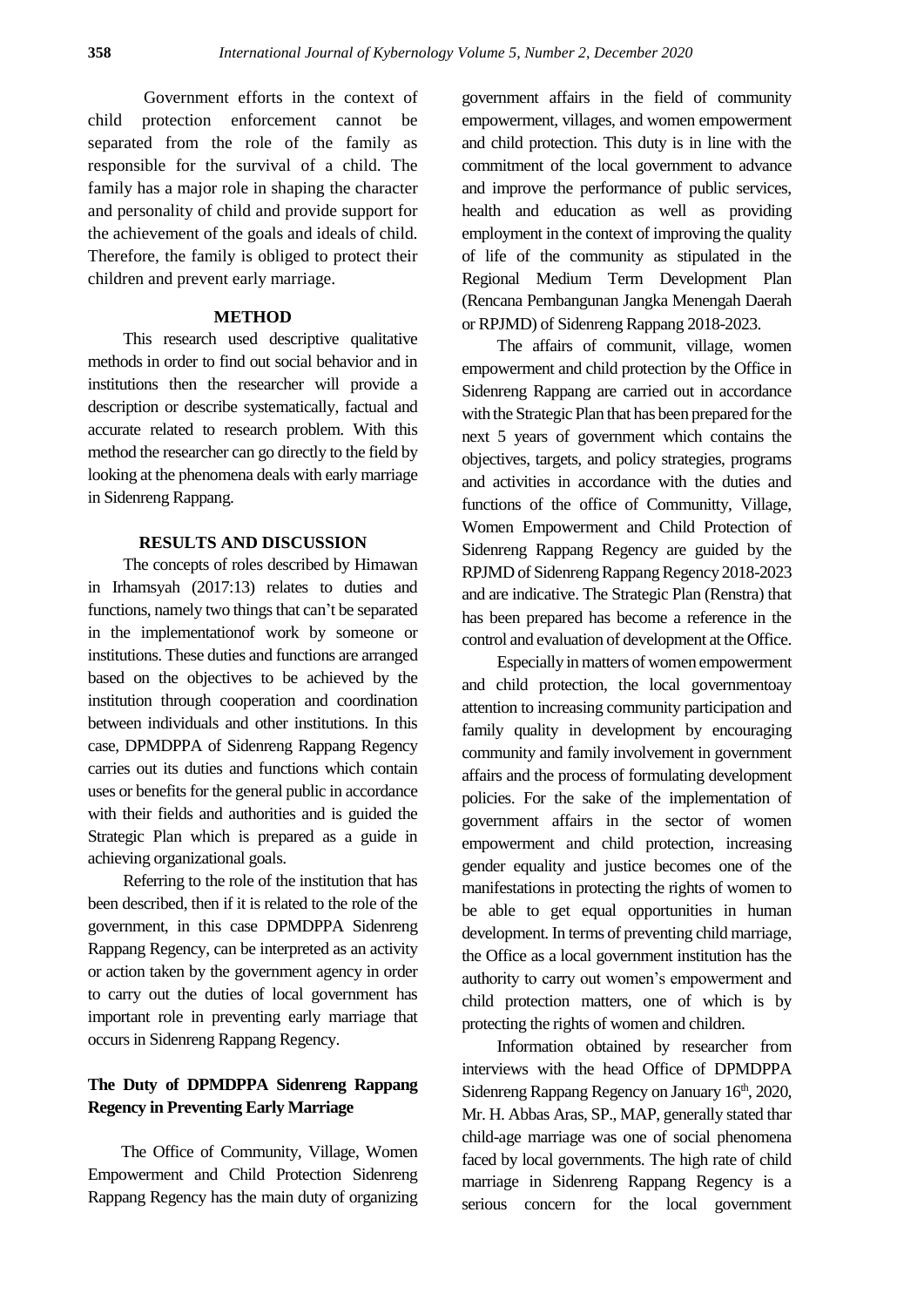considering that community development must start from the smallest scope, namely family. This encourages local government to continue to make preventive measures because of the consequence arising from the rise of child age marriage can add to social and population problems.

To support the efforts of the local government of Sidenreng Rappang Regency to prevent child-age marriages, the women Empowerment, and Child Protection Sector at the Office of Community, Village, Women, Empowerment and Child Protection Sidenreng Rappang Regency formed a service institutionwhich later came to be called the Integrated Service Center for Women Empowerment and Child Protection or P2TP2A, as explained by the Head of the Office.

He said that **the role of the Office of Community, Village, Women Empowerment and Child Protection of Sidenreng Rappang Regency** in preventing early marriage is based on its main duties and functions of the service that have been regulated in Regulation of Sidenreng Rappang Regent Number 45/2016 concerning Organizational Structure, Position, Main Duties, Function, Job Description and Work Procedure on the Community, Village,

Women Empowerment and Child Protection Office Sidenreng Rappang Regency.

The duty of preventing early marriage in Sidenreng Rappang Regency is the authority granted by the local government to DPMDPPA to carry out any policies related to child protection in accordance to those regulated in Local Government Regulation of Sidenreng Rappang Regency Number 5/2011 concerning Child Protection.

Moreover, he added that the prevention of early marriage had been sought by DPMDPPA by collaborating with various parties both with elements of government and NGO. Through this collaboration, a number of programs were formulated to facilitate the dissemination of information and supervision related to early marriage, legal remedies, as well as matters relating to the rights of women and children. Synergy between government agency and NGO in anticipating early marriage and handling issues related to women empowerment and child protection is directed to implement more optimal policies and achieving performance that is in line with the targets to be achieved.

**Table 1. Early Marriage Cooperation Program by the Local Government based on the Result of the Local Government Coordination Meeting in Sidenreng Rappang Regency**

| No. | <b>Agencies</b>                                                  | Type of                                  | Program                                                                                                                                                        | <b>Implementation of Program</b> |                                                                   | Participant                                                                                                           |
|-----|------------------------------------------------------------------|------------------------------------------|----------------------------------------------------------------------------------------------------------------------------------------------------------------|----------------------------------|-------------------------------------------------------------------|-----------------------------------------------------------------------------------------------------------------------|
|     |                                                                  | Cooperation                              |                                                                                                                                                                | <b>Time</b>                      | Place                                                             |                                                                                                                       |
| 1.  | Koalisi<br>Perempuan<br>Indonesia<br>(KPI)<br>Sidrap             | Grand<br>Campaign                        | Declarati<br>on of<br>Stop<br>Child<br>Marriage                                                                                                                | Dec 7 <sup>th</sup> , 2019       | Ganggawa Monument                                                 | OPD Officer, Headmaster of High<br>School in Sidenreng Rappang<br>Regency, Head of Colleges, High<br>School Students. |
| 2.  | Forum<br>Peduli<br>Mustadafin<br>Sidrap                          | Community<br>and Family<br>Socialization | Aisle in<br>not a<br>children'<br>S<br>playgrou<br>nd                                                                                                          | August 18th,<br>2019             | Office of OPD<br><b>Sidenreng Rappang</b>                         | OPD Officers, Subdistrict heads,<br>Urban village heads, traditional<br>figures, reliogiuos leader, Community         |
| 3.  | Religious<br>Department<br>of<br>Sidenreng<br>Rappang<br>Regency | Marriage<br>Counselling                  | Pre<br>Marriage<br>Course<br>Preparati<br>on of a<br>guidance<br>module<br>for<br>wedding<br>consultan<br>ts and<br>indepent<br>reading<br>books for<br>brides | Before the<br>marriage           | Office of Department<br>of Religion, Sidenreng<br>Rappang Regency | <b>Bride and Groom</b><br><b>Religious Department Officers</b>                                                        |
| 4.  | Forum<br>Anak<br>Nene'<br>Mallomo                                | Counselling<br>&<br>Socialization        | Assitance<br>and<br>formation<br>of                                                                                                                            | Weekend                          | Usman Isa<br>Pangkajenen Park                                     | Children and Teenagers                                                                                                |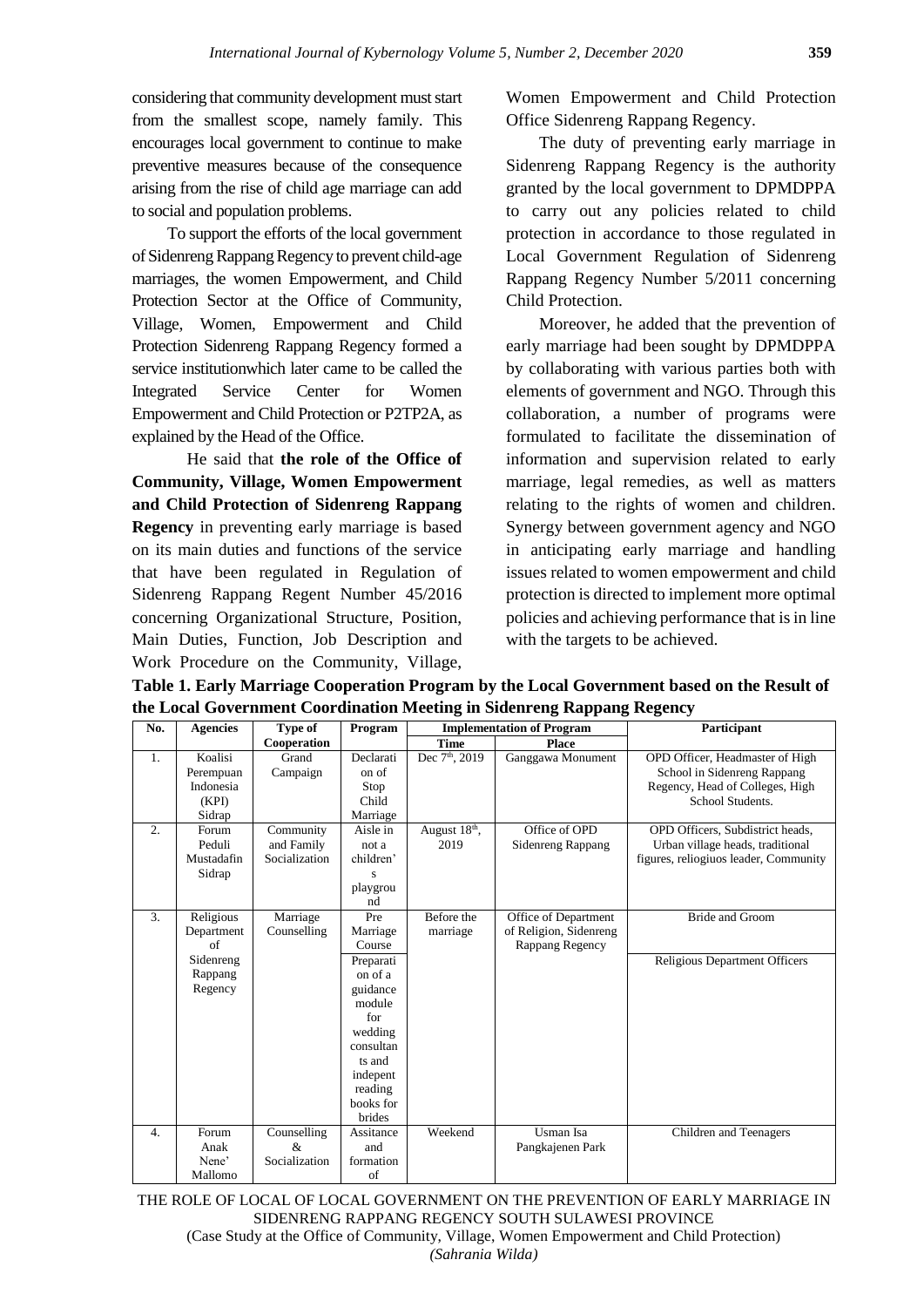|    | Sidrap                                                              |                                                  | Children'                                       |                         |                                    |                                                        |
|----|---------------------------------------------------------------------|--------------------------------------------------|-------------------------------------------------|-------------------------|------------------------------------|--------------------------------------------------------|
|    | (Fanelos)                                                           |                                                  | s<br>character                                  |                         |                                    |                                                        |
| 5. | Health<br>Office of<br>Sidenreng                                    | Youth Health<br>Socialization<br>in schools      | Adolesce<br>nt<br>Reproduc                      | Every Feb-<br>August    | High School                        | <b>Students</b>                                        |
|    | Rappang<br>Regency                                                  | Adolescent<br>health<br>consultation<br>services | tive<br>Health<br>Puskesm<br>as Ramah<br>Remaja |                         | Public Health Center<br>PAngkajene | Community                                              |
| 6. | Education<br>& Culture<br>Office<br>Sidenreng<br>Rappang<br>Regency | Socialization<br>Wajib Belajar<br>12 tahun       | Ayo<br>Sekolah!                                 | August $19th$ ,<br>2019 | Office of OPD<br>Sidenreng Rappang | Community, Costumary Stake,<br>Religious Figures, NGOs |

*Source: Processed by researcher, 2020.*

The table above described the cooperation of the local government that is striving to prevent an increase in early marriage rates in Sidenreng Rappang Regency. It was discussed in a coordination meeting held by the Sidenreng Rappang Regency Local Government through the DPMDPPA in the presence of the Chairperson of DPRD Sidenreng Rappang Regency, The Head of the Office, Department of Religion Sidenreng Rappang Regency, The Subdistrict Heads, The Village Chiefs and the Urban Village Head, as well as the Religious Leaders and Community Leaders who agreed on the implementation of the collaboration to increase public awareness and participation in preventing child age marriage.

From the interview taken by researcher related to P2TP2A stated that it's establishment was to follow up on all forms of reports related to violations of the rights of children and women and provide services according to the handling needed. One of the goals to be achieved by the local government is to get the title as a childeligible regency must be accompanied by the level of child welfare and fulfillment of children's rights. Therefore, efforts to prevent children from practices that violate children's rights, including the practice of child marriage, must be followed up. Providing service facilities to deal with women's and children's issues by DPMDPPA through P2TP2A can help local governments provide services, outreach, and supervision of matters relating to women empowerment and child protection.

In addition, to establish the P2TP2A service institutions, DPMDPPA then realized a national program from the Ministry of Women Empowerment and Child Protection by presenting the PUSPAGA Sidenreng Rappang as breakthrough launched by the central government to minimize violation of children's rights in an effort to prevent early marriage supported by community awareness to protect children's right.

Overall P2TP2A and PUSPAGA are service institutions under the sector of women empowerment and child protection DPMDPPA Sidenreng Rappang Regency aimed at providing services related to women empowerment and child protection issues in the form of violence and exploitation cases, improper treatment or neglect that constitute violations of the rights of child and girl.

Below the differences between those two (2) service institutions.

| No. | <b>Indicator</b> | P2TP2A         | <b>PUSPAGA</b>     |
|-----|------------------|----------------|--------------------|
| 1.  | Descriptio       | <b>Is</b><br>a | It is a service to |
|     | n                | coordinat      | improve family     |
|     |                  | ing            | life and family    |
|     |                  | service        | security<br>and    |
|     |                  | institutio     | prevent            |
|     |                  | n with a       | violence           |
|     |                  | system of      | against            |
|     |                  | handling       | children<br>and    |
|     |                  | of<br>cases    | women              |
|     |                  | violation      |                    |
|     |                  | s of the       |                    |
|     |                  | rights of      |                    |
|     |                  | children       |                    |
|     |                  | and            |                    |
|     |                  | women          |                    |
| 2.  | Service          | Through        | Through            |
|     | Concept          | preventio      | education          |

**Table 2. Characteristics of P2TP2A Service Institutions Sidenreng Rappang Regency**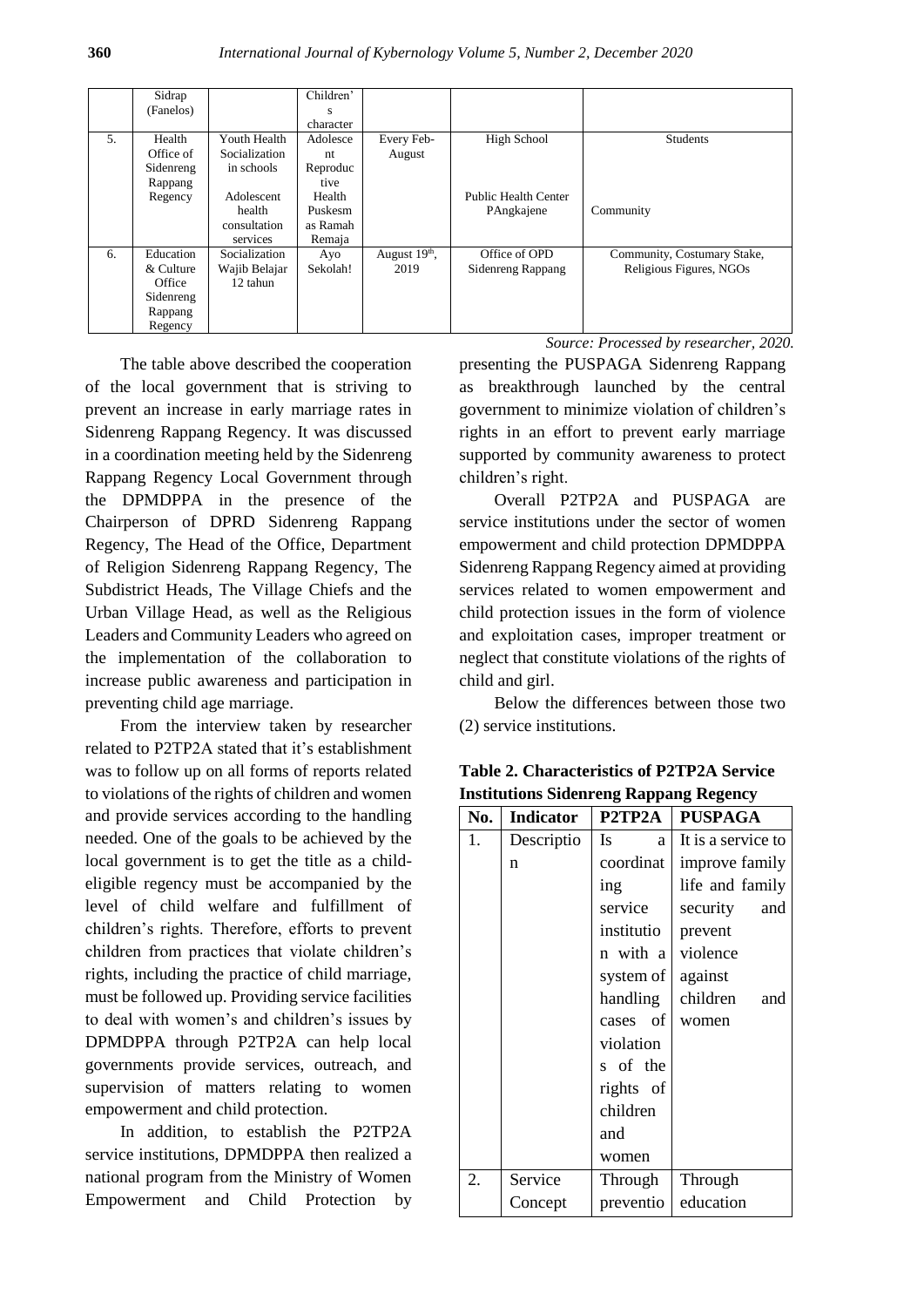|    |         | n, service  | programs,         |                  |        |                        | educatio          | of<br>violations                                                                                                 |
|----|---------|-------------|-------------------|------------------|--------|------------------------|-------------------|------------------------------------------------------------------------------------------------------------------|
|    |         | and         | parenting,        |                  |        |                        | n,                | $% \left( \left( \mathcal{A},\mathcal{A}\right) \right) =\left( \mathcal{A},\mathcal{A}\right)$ of<br>the rights |
|    |         | compreh     | parenting         |                  |        |                        | economy           | women<br>and                                                                                                     |
|    |         | ensive      | skills,           |                  |        |                        | law,              | children                                                                                                         |
|    |         | empower     | protecting        |                  |        |                        | protectio         |                                                                                                                  |
|    |         | ment<br>or  | children skills,  |                  |        |                        | and<br>n          |                                                                                                                  |
|    |         | rehabilita  | the ability to    |                  |        |                        | preventio         |                                                                                                                  |
|    |         | tion. This  | increase          |                  |        |                        | of<br>n           |                                                                                                                  |
|    |         | institutio  | children's        |                  |        |                        | violence          |                                                                                                                  |
|    |         | n focuses   | participation in  |                  |        |                        | acts,             |                                                                                                                  |
|    |         | on          | the family and    |                  |        |                        | traffickin        |                                                                                                                  |
|    |         | handling    | the               |                  |        |                        | g,                |                                                                                                                  |
|    |         | services    | implementatio     |                  |        |                        | harassme          |                                                                                                                  |
|    |         | for         | n of counseling   |                  |        |                        | and<br>nt         |                                                                                                                  |
|    |         | women       | for<br>programs   |                  |        |                        | violation         |                                                                                                                  |
|    |         | and         | children<br>and   |                  |        |                        | s of the          |                                                                                                                  |
|    |         | children    | families.         |                  |        |                        | rights of         |                                                                                                                  |
|    |         | victims     |                   |                  |        |                        | women             |                                                                                                                  |
|    |         | of          |                   |                  |        |                        | and               |                                                                                                                  |
|    |         | violence    |                   |                  |        |                        | children.         |                                                                                                                  |
|    |         | of rights,  |                   | $\overline{4}$ . |        | Service                | Repressi          | Preventive                                                                                                       |
|    |         | complain    |                   |                  | Nature |                        | ve                | (Prevention)                                                                                                     |
|    |         | ts, health, |                   |                  |        |                        | (Handlin          |                                                                                                                  |
|    |         | social      |                   |                  |        |                        | g)                |                                                                                                                  |
|    |         | rehabilita  |                   | 5.               |        | Service                | 1.Compl           | Counseling                                                                                                       |
|    |         | tion,       |                   |                  |        | Program                | aints             | related to:                                                                                                      |
|    |         | legal       |                   |                  |        |                        | and               | 1.Growth and                                                                                                     |
|    |         | assistanc   |                   |                  |        |                        | Consul            | development                                                                                                      |
|    |         | and<br>e    |                   |                  |        |                        | tation            | and<br>care                                                                                                      |
|    |         | restoratio  |                   |                  |        |                        | service           | education for                                                                                                    |
|    |         | of<br>n     |                   |                  |        |                        | S                 | children                                                                                                         |
|    |         | social      |                   |                  |        |                        | 2. Traum          | 2. Marriage and                                                                                                  |
|    |         | integrity   |                   |                  |        |                        | a                 | family                                                                                                           |
| 3. | Purpose | Providin    | Providing         |                  |        |                        | Recove            |                                                                                                                  |
|    |         | g           | services<br>for   |                  |        |                        | ry and            |                                                                                                                  |
|    |         | services    | women<br>and      |                  |        |                        | social            |                                                                                                                  |
|    |         | for         | children in the   |                  |        |                        | rehabili          |                                                                                                                  |
|    |         | women       | effort to fulfill |                  |        |                        | tation            |                                                                                                                  |
|    |         | and         | information       |                  |        |                        |                   | Source: DPMDPPA of Sidenreng Rappang                                                                             |
|    |         | children    | and needs<br>in   |                  |        |                        |                   | Regency, 2020 (processed by researcher).                                                                         |
|    |         | in<br>the   | the sector<br>of  |                  |        |                        |                   |                                                                                                                  |
|    |         | effort to   | education,        | <b>Obstacles</b> |        |                        | in the Prevention | of<br><b>Eraly</b>                                                                                               |
|    |         | fulfill     | economy, law,     | <b>Marriage</b>  |        |                        | by the DPMDPPA    | <b>Sidenreng</b>                                                                                                 |
|    |         | informati   | protection and    |                  |        | <b>Rappang Regency</b> |                   |                                                                                                                  |
|    |         | and<br>on   | prevention        |                  |        |                        |                   |                                                                                                                  |
|    |         | needs in    | violence acts,    |                  |        |                        |                   | The number of early marriage cases in                                                                            |
|    |         | the fields  | trafficking,      |                  |        |                        |                   | 2019 according to Sidenreng Rappang Regency                                                                      |
|    |         | of          | harassment and    |                  |        |                        |                   | Religious Court were 224 cases. It was seen                                                                      |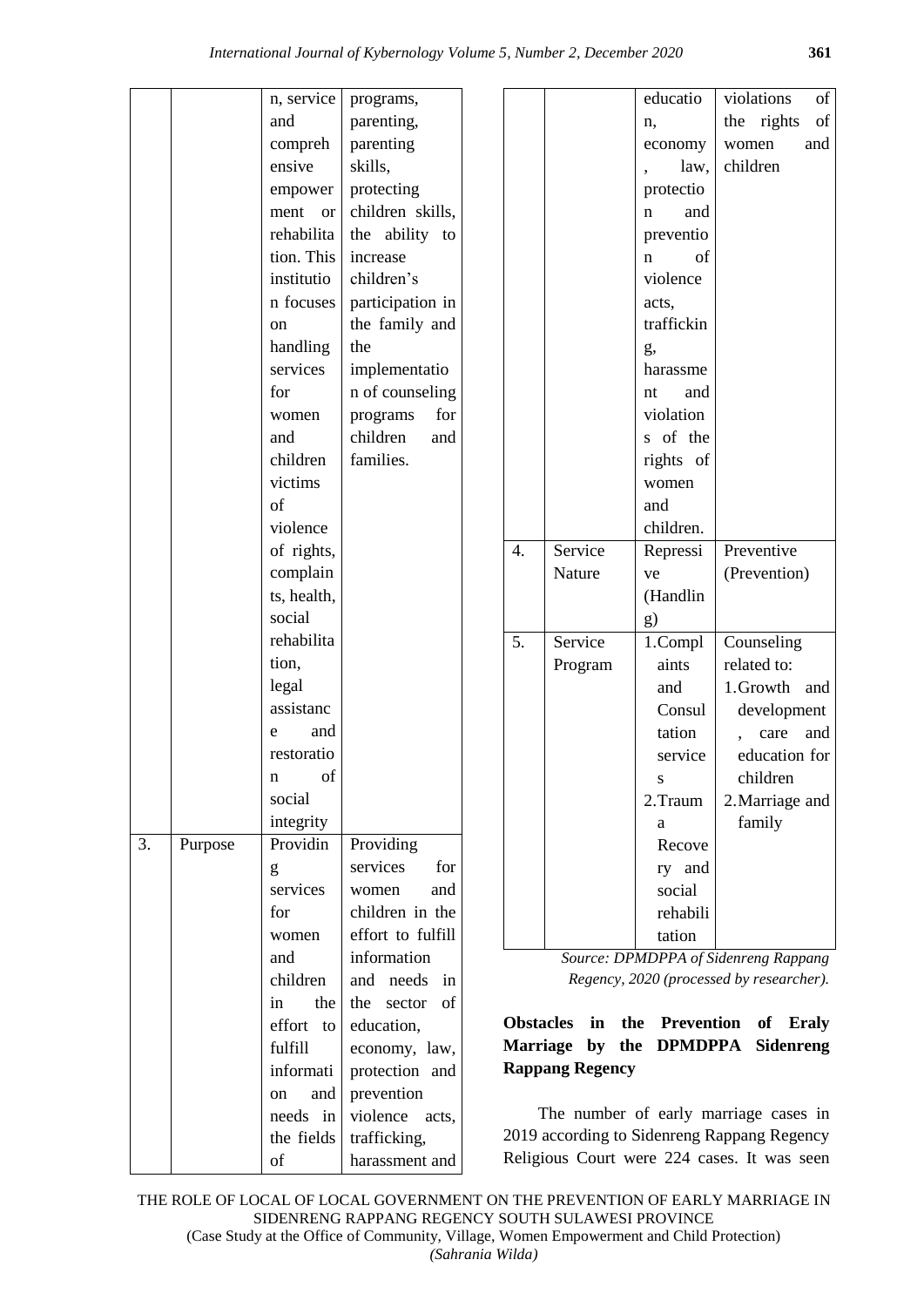from the number of marriage dispensation requests that entered the Sidenreng Rappang Religious Court from January-December 2019. The data related to the number of marriage dispensations there are displayed in table below.

## **Table 3. Number of Marriage Dispensation Cases Received by Sidenreng Rappang Regency Religious Court as of January to December 2019**

| No. | Month     | <b>Total</b>   | Percentage |  |
|-----|-----------|----------------|------------|--|
|     |           | Case           | (%)        |  |
| 1.  | January   | 15             | 6.70       |  |
| 2.  | February  | 9              | 4.02       |  |
| 3.  | March     | 13             | 5.80       |  |
| 4.  | April     | 13             | 5.80       |  |
| 5.  | Mei       | 11             | 4.91       |  |
| 6.  | June      | 12             | 5.36       |  |
| 7.  | July      | $\overline{4}$ | 1.79       |  |
| 8.  | August    | 16             | 7.14       |  |
| 9.  | September | 19             | 8.48       |  |
| 10. | October   | 16             | 7.14       |  |
| 11. | November  | 45             | 20.09      |  |
| 12. | December  | 51             | 22.77      |  |
|     | Total     | 224            | 100        |  |

*Source: Sidenreng Rappang Regency Religious Court, 2019.*

The showed that the number of marriage dispensation requests occurred in December was 51 cases and the lowest occurred in July was 4 cases. This data showed that the tendency of people to have early marriage is still high. Based on the request for marriage dispensation that entered Sidenreng Rappang Regency Religious Court in 2019, then the Sidenreng Rappang Regency Religious Court followed up on the request through trial procedures. The number of dispensation cases for marriages that were granted are 219, 2 cases were rejected, 3 cases were aborted, and 0 case was revoked. Total cases were 224 in 2019 (Sidenreng Rappang Regency Religious Court, 2019).

The obstacle preventing early marriage in Sidenreng Rappang Regency were internal factors and external factors.

#### **Internal Factors of Local Government**

The obstacles faced by the local government of Sidenreng Rappang Regency in preventing early marriage origination from within the scope of the regional government itself are the limited budget in implementing the P2TP2A program and the weak supervision of the government at the urban village or village level.

#### *Limitation of P2TP2A Operational Budget*

The availability of a budget for P2TP2A operations is a very influential thing in the implementation of an activity. By fulfilling the budget in accordance with the needs of the implementers of activities can develop theor programs so that the expected goals can be achieved. In the implementation of the program by the sector of Women Empowerment and Child Protection of DPMDPPA Sidenreng Rappang Regency, one of the causes of ineffectiveness of program implementation was the lack of operational funding support activities.

The interviews resulted that each program of activities that had been scheduled at the Office of Community, Village, Women Empowerment and Child Protection in Sidenreng Rappang Regency had been planned and budgeted. However, due to the priority needs of the community that need to be realized, activities that must be immediately carried out will become the main concern for DPMDPPA Sidenreng Rappang Regency. Furthermore, the program of activities in the sector of women empowerment and child protection will run after the required budget is available because there are many program activities in other sectors such as the sector of Village Government Development, the institutional and Social and Cultural Community Sector, and the Village Economic Development and Business Sector. *Weak Supervision from the Urban Village and Village Government*

All forms of government administrative activities are carried out in line with government supervision to realize orderly and effective administrative governance. Providing administrative services is one of the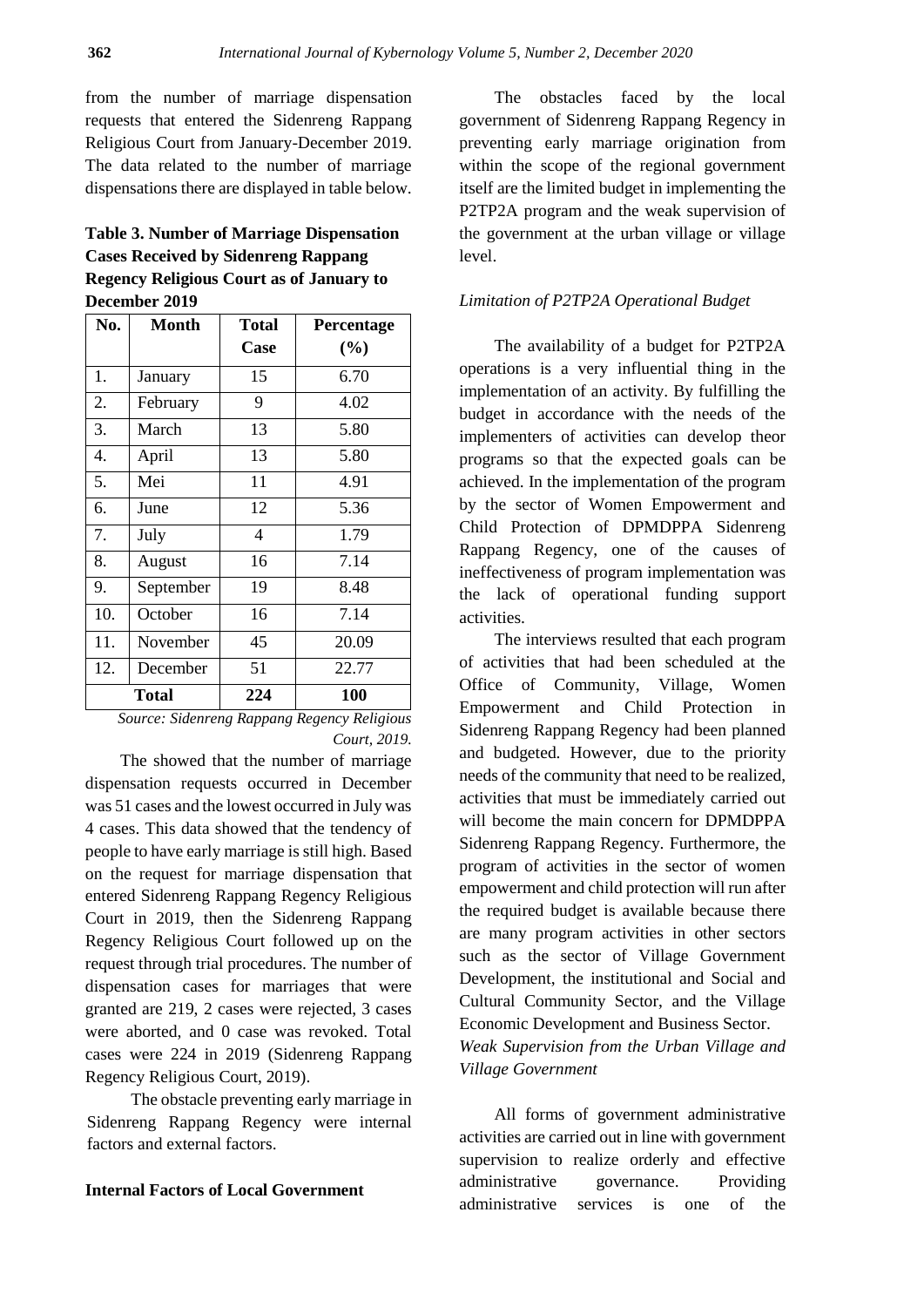responsibilities carried out by the government apparatus to meet the needs of the community. In the government hierarchy, governance administration starts from the lowest level, namely the urban village and village level, to the central government. Therefore, as an administrative service provider that is in direct contact with the community, the urban village and the village level must be able to manage the administrative system of the urban village and the village effectively and efficiently.

In managing all forms of administrative affairs that are directly related to the community, the urban village and village governments are given the authority to run and manage their government to realize reliable service. To ensure that all matters relating to community interests are conducive, the urban village and village governments must be able to carry out the supervision function of all forms of ongoing administrative activities. No exception administrative services related to letters of introduction from the urban village and village to carry out marriage.

According to the Head of Religious Court of Sidenreng Rappang Regency who said that the bride and groom must be able to fulfill the administrative document requirement, one of which must bring a letter of introduction from the village office and village office. In the cover letter contains information that the bride and groom are citizens registered in the population administration in the region. With the issuance of a letter of introduction by the urban village and village, then the urban village and village parties know about the citizens who register their marriage. If there are things that are not permitted to be registered at the KUA marriage, then the urban village and village should have been able to anticipate it. Including the practice of early marriage in the community of Sidenreng Rappang Regency, it should be able to be anticipated earlier from the urban village or village by not issuing a letter of introduction for prospective brides who are underage except for reasons or on certain considerations.

It means that the effort to prevent early marriage by the DPMDPPA Sidenreng Rappang Regency involved every element of government that was mutually integrated and coordinated in promoting orderliness in the administration of marriage documents starting from the urban village or village level. With the supervision of the urban village and village level to the files or documents submitted to carry out marriage, the practice of early marriage can be minimized from an early age by giving warnings and/or guidance for brides who submit marriage documents at a minor age. And for the urban village and village parties not to issue a permit letter of recommendation for the people who apply for underage marriages.

#### **External factors of Local Government**

Based on the research results, the obstacles faced by the Local Government of Sidenreng Rappang Regency also came from the factors that cause early marriage itself. The factors causing the high rate of early marriage in Sidenreng Rappang Regency are:

#### *Family Support*

Factors cause high rate of early marriage in Sidenreng Rappang Regency and hinder local governments in preventing it is family support.

The practice of early marriage does not always occur in poor families due to economic limitation. The practice of early marriage which occurred in almost all cases there came from families categorized as able families. Family support for early marriage greatly influences high practice of marriage in children. Understanding the impact of early marriage on reproductive health and also the safety of mothers and children is still not a consideration to undo the desire to carry out early marriage.

Beside family support, parents also neglect children education by preferring to hasten marriage when someone comes to propose their child. Even more so when those who come to apply are their own relatives so that the family does not hesitate and support their child decision to get married even though the child education must be interrupted due to early marriage.

In other words, the family has a big role in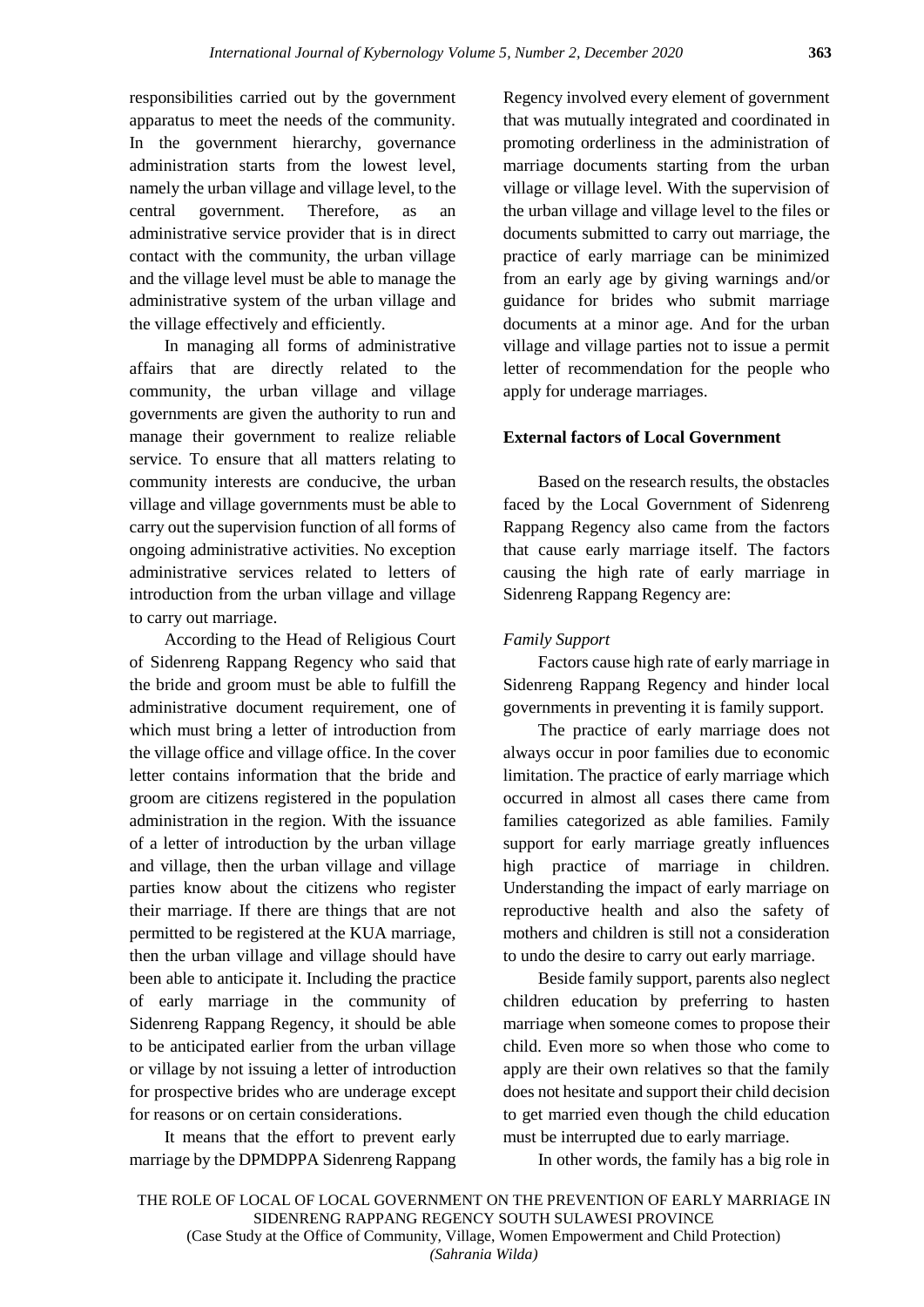decision making for children to be married so that the lack of family understanding of the impact of early marriage encourages high child marriage rates and inhibits local government in preventing early marriage in Sidenreng Rappang Regency.

## *Community Culture*

The factor that hindered the local government in preventing early marriage in Sidenreng Rappang was the culture of the people there who upheld the dignity and reputation of the family. In addition to the lack of family intention to children's education and understanding of the dangers of child marriage for reproductive health, families also tend to maintain the culture that is common in communities who are reluctant to reject applications because they feel ashamed if they reject the marriage proposal that come from relatives or distant relatives so they prefer to keep prices self and family name.

Marriage at a young age has become a common thing in people's lives especially based on the ground of maintaining good relations with family. By accepting the marriage proposals that come from relatives, even at a very young age, they will strengthen the family ties and maintain the image of family that has been seen as a family with good social status in the community.

Early marriage occurred in the community of Sidenreng Rappang Regency was caused by high sense of kinship and upholding self esteem or the term in Bugis Language called as *sirri'*. Marriage proposals that come to families tend to consider family relationships and as a benchmark to improve social status in society. From the habits of the people in Sidenreng Rappang Regency itself, which is to strengthen family relations, they will apply their relatives whose status is clear, so that when the marriage proposals from the relative arrives, the proposed family finds it difficult to reject the marriage proposal.

Moreover, early marriage is influenced by the stigma that developed in the community that if someone refused the marriage proposals that came to her, it would be feared that the woman would become a spinster and find it difficult to find a mate. This assumption encourages families to marry off their children immediately if someone proposes and does not doubt the future of the child because they feel that their children's future is secure and avoid the bad stigma in society.

## *Economic Limitations*

Another factor that hidered the local government in preventing early marriage in Sidenreng Rappang Regency was economic limitations. It encourages some parents to accept marriage proposals that come to their children. This problem is certainly a chore for local governments that the poverty rate can encourage marriages at a young age. The people there said that they married their children because of limited funds to send their children to school.

By marrying their children, they can help parents to work and ease the economic burden of the family so that their sisters or brothers can go to school.

## *Social Environment*

Another factors that prevent local governments in preventing early marriage in Sidenreng Rappang Regency is the children's social environment which tends to be free and lacks supervision fromparents and families. In some cases that encourage high rates of early marriage is caused by the act of teenager themselves.

The patterns of adolescent behavior that are influenced by the social environment tend to encourage adolescents to commit acts that violate norms and ethics. Juvenile delinquency which leads to a pregnancy out of wedlocks urges families to immediately carry out their child marriage in order to maintain the family name. Along with the number of cases of juvenile delinquency due to promisquity, parents concern also increase along with the broadening of the child social environment and the limited ability of parents to supervise their children. Therefore, some families actually choose child marriage as a step in anticipation of various forms of juvenile delinquency.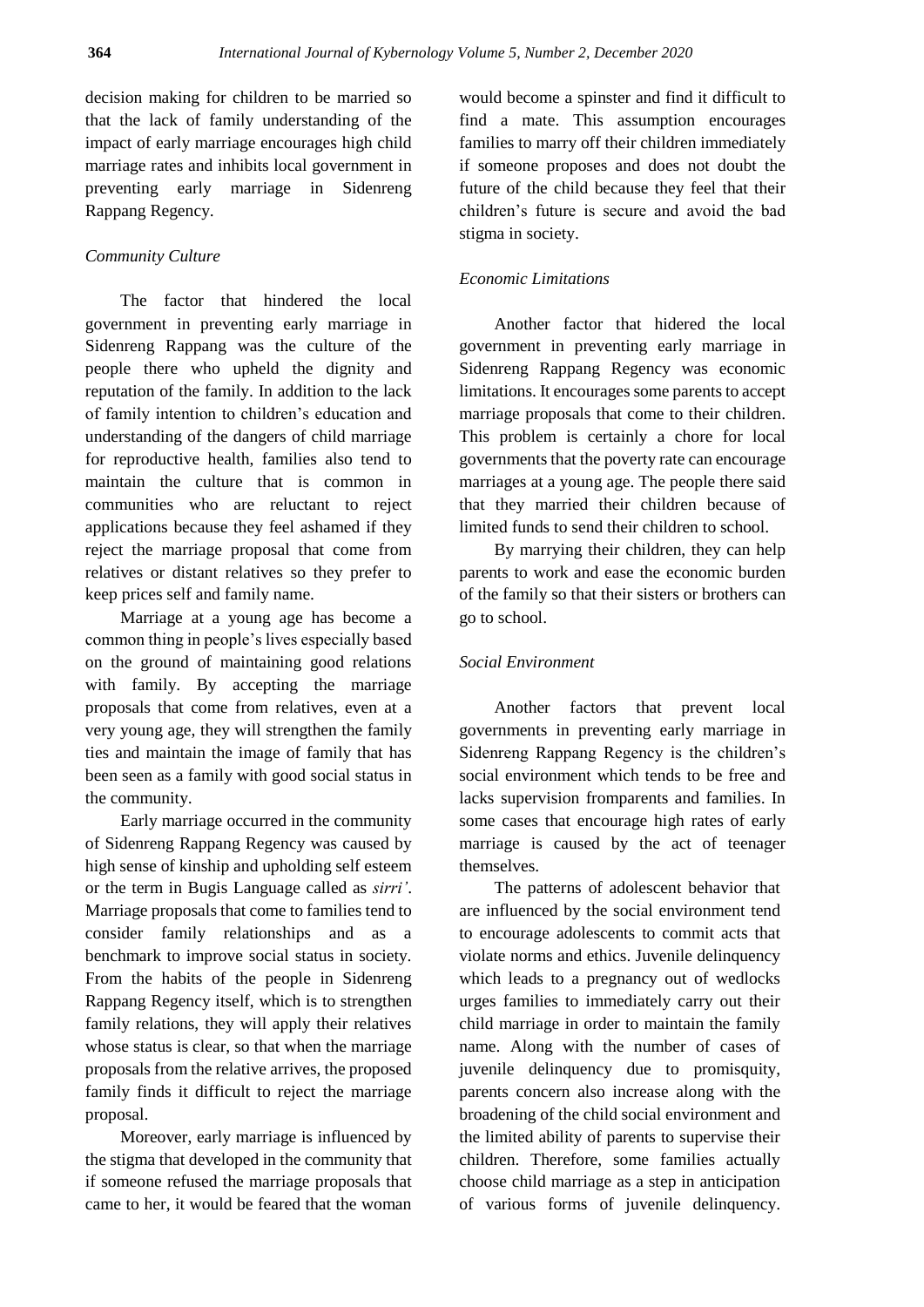Before things happen that are not desirable, it becomes a motivation for families to provide support and bless their children who want to get married even though they have not reached school.

## *Social Media*

Today, there are many instant messaging platforms available, better known as social media, which is intended as a medium or means of communicating and exchanging information quickly, efficiently, and up to date. Along with the development of technology, social media is not only used by adults or the middle class and above, but almost all age groups and communities have mastered the use of social media.

Social media influences the tendency of children to get married at a young age because the information that is spread through social media can influence the users to find out more or even follow the trends that are happening. With the use of social media, children have access to be able to get to know the outside world which, is not restricted and supervised, can encourage children to imitate the things that are becoming a trend at present. As is the case with early marriage practices that are spread through social media will become public consumption and encourage others to follow the same thing so as to encourage the desire of social media users to get married soon.

The interview resulted that social media encourages someone to exchange information and communicate intensely so that it becomes more open and closer. Referring to one of the cases of early marriage that occurred in Sidenreng Rappang Regency, where women who were still categorized as students age and men who had grown acquainted with each other through social media immediately proceeded with the marriage propose process even though there had never been a direct meeting. Both of them then decided to get married after the marriage proposal was immediately accepted by the family and unfortunately the practice of early marriage was only discovered by the Sector of Women Empowerment and Child Protection Office in Sidenreng Rapang Regency after the marriage took place. As a result the DPMDPPA through P2TP2A together with Puspaga can only monitor the development of women in case of pregnancy so that they can be provided with information in accordance with medical advice.

## **Efforts to Overcome the Barriers in the Prevention of Early Marriage by DPMDPPA of Sidenreng Rappang Regency**

There are several efforts conducted by the Local Government in Sidenreng Rappang Regency to overcome the obstacles to prevent early marriage in accordance to the strategic program.

## *Empowering Girls by Supporting Information, Skills and Network*

This strategic program empowers the girls and women as the targeted in services that are directed to meet the information, skills and supportive network for girls. To meet the efforts to empower them through training services as follows:

## *Life Skills Training for Girls*

It is intended for girls that are able to make choices in certain situations and can make decisions to do something or not to be able to live their lies. Girls are directed to be more independent and able to do jobs that require expertise and logic so they can survive.

Life skill training for girls is aimed to overcome barriers to prevent early marriage in Sidenreng Rappang Regency was not yet available. The implementation of life skills training for girls still considers facilities and facilitators or trainers as well as adequate training materials for girls. Meanwhile, the implementation of the P2TP2A activity program itself is still focused on programs that are indispensable for the implementation of the protection or the rights of women and children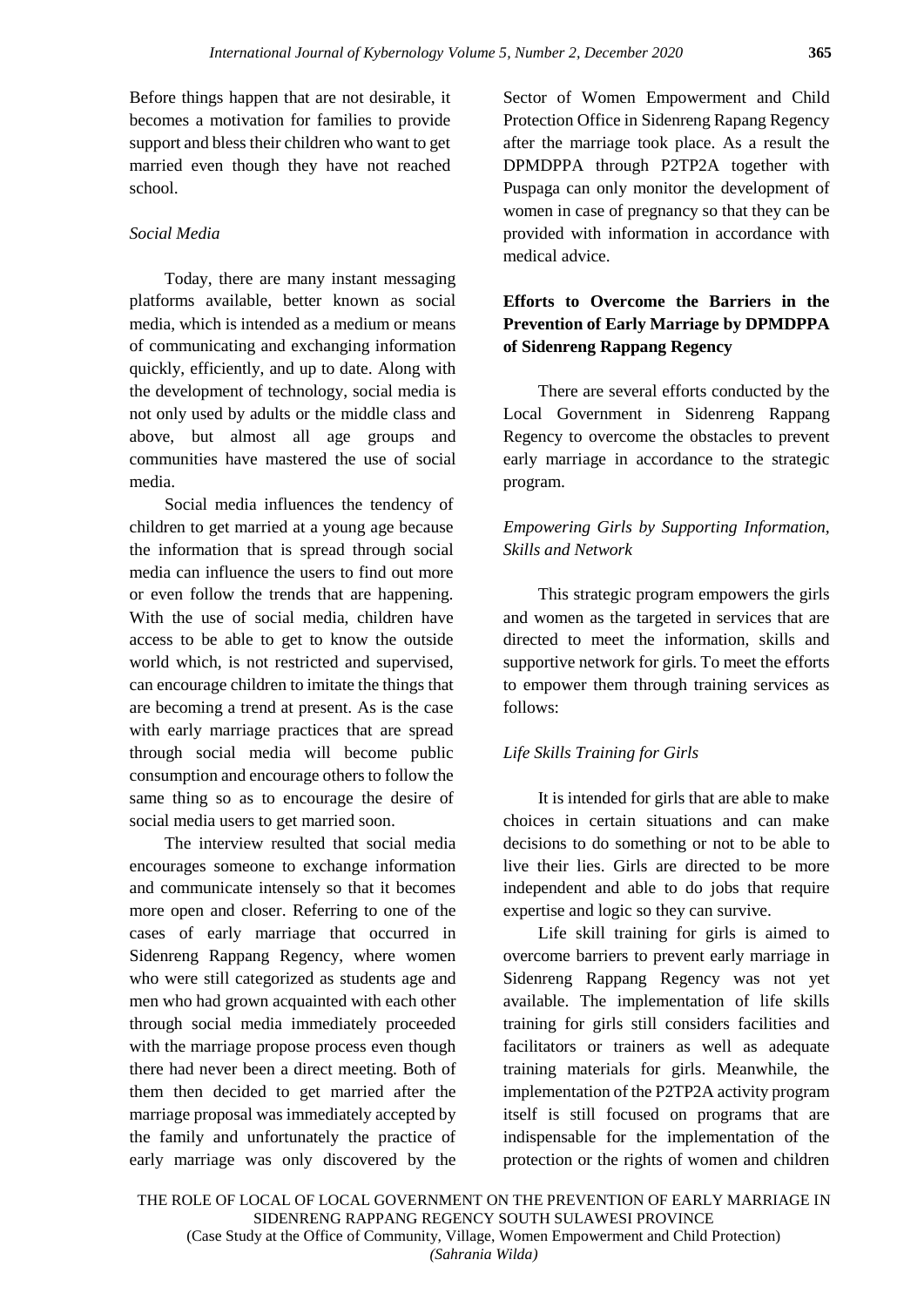which are adjusted to the availability of the budget and also the facilitator.

## *Economic Skill Training and Livelihood Strategies for Girls*

It is for girls who are intended so that they are equipped with the ability to regulate the economy and how to use and control livelihoods so as to maximize efforts to improve women welfare when applied in the future life.

Although there has not been any training related to basic knowledge about economic skills and livelihood strategies for girls facilitated by DPMDPPA, students obtained learning materials in schools such as handicraft, catering or other skills taught in school subjects that can support the children's ability and become provisions to be used as a source of livelihood and increase future economic activity. What also concerns or targets of economic skills training is that children who have already dropped out of school will need the training more to develop their abilities and expertise in certain fields to support their economic activities in earning the living.

## *Reproductive Health Training*

It is intended to provide information and equip children with knowledge about reproductive health. This training is related to efforts to prevent early marriage by adding insight into children about the importance of maintaining reproductive health, including anything that can pose a risk to reproductive health. By providing a knowledge for children to know things related to reproductive health, children can fortify themselves with things that can give a bad influence on the health of their reproductive system.

Besides, the local government also conduct to *educate and mobilize parent community* through:

- a. Meeting with family, leader of community and religious leader;
- b. Education for family and community about the effect of early marriage;
- c. Increase the family and community

involvement in life skill education, reproductive health and child sex education;

Moreover, local government also *encourages accessibility and quality of education for girls* through:

- a. Preparation, training, and support for the girls to go to school or ingeminate school;
- b. Development of schools curriculum and teacher training to deliver material on life skills, sex education, health acceptance, HIV/AIDS, and Gender Sensitivity.

Another effort carried out by the local government is *offering economic support for the girls and their family* by:

- a. Microfinance and related training that support family income increased
- b. Cash and noncash assistance, subsidy, loan and scholarship for family and the girls

Last, the local government *develop a legal framework and conducive policy* as follows:

- a. Reformation of legal framework and early marriage policy;
- b. Advocacy between communities and government for new policies and the enforcement of the existing policy.

#### **CONCLUSION**

There are 3 conclusions of this research as followed:

Firstly, the role of the local government in this case is the Office of Community, Village, Women Empowerment and Child Protection (DPMDPPA) of Sidenreng Rappang Regency in carrying out the duitie and functions to prevent early marriage adjusted to the Regulation of the Regent Number 45/2016 concerning Organizational Structure, Position, Main Tasks, Functions, Duties and Work Procedures of the Office. In preventing early marriage there, the Women Empowerment and Child Protection Sector of DPMDPPA Sidenreng Rappang Regency facilitates the Integrated Service Center for Women Empowerment and Child Protection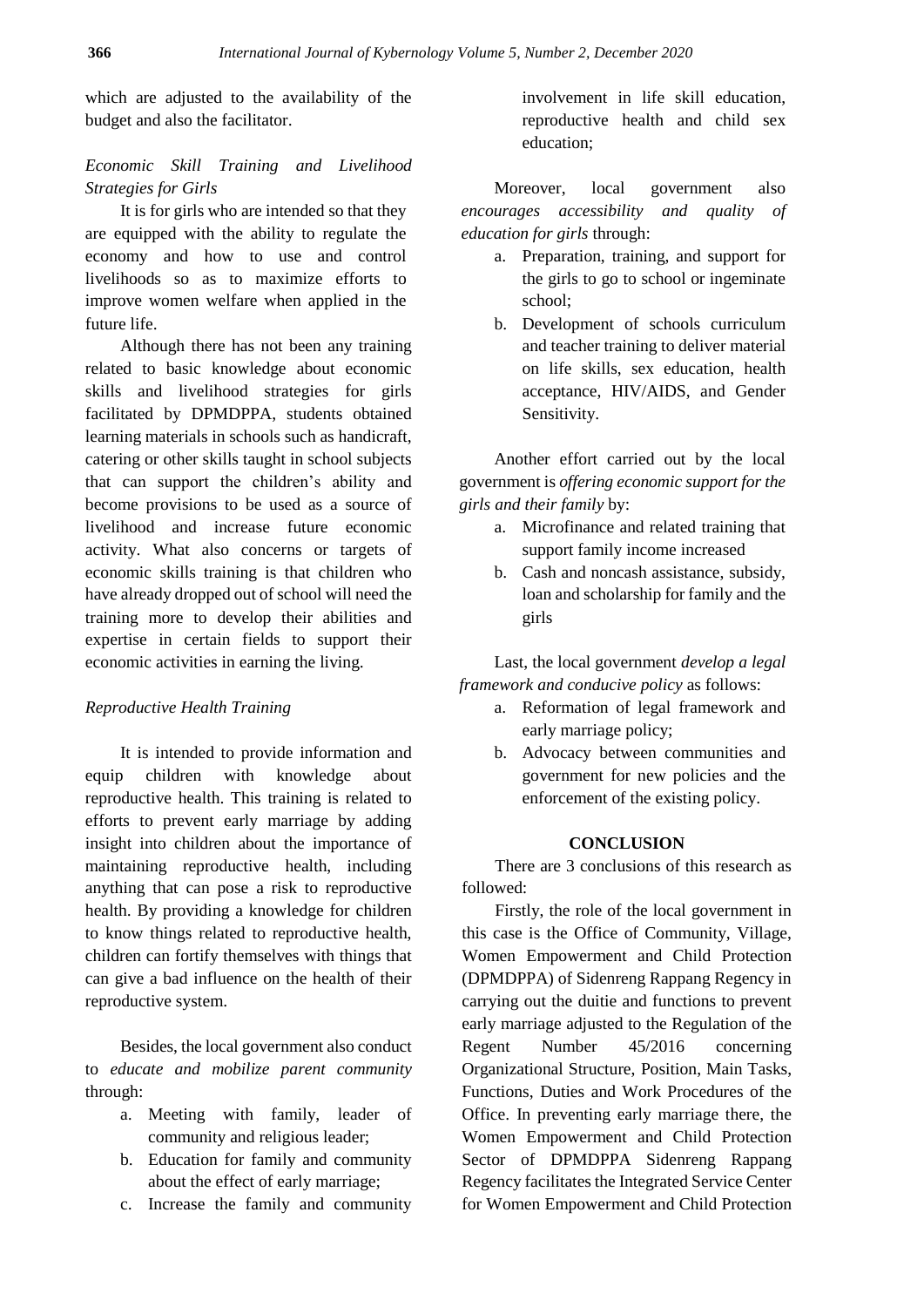(P2TP2A) and the Family Learning Center (Puspaga) as the service provider for issues related to rights women and children. However, the facilitation provided is not yet fully optimal, especially in the implementation of program activities whose intensity is less that optimal due to operational budget constraints. In addition, there is no administrative records related to early marriage practices which indicate that there are no valid data collection procedures to ensure the number of early marriage practices that occur and the handling provided as follow up to the role of the local government of Sidenreng Rappang Regency.

Second, the obstacles faced by the Local Government of Sidenreng Rappang Regency in preventing early marriage known through the process of observation and interviews at the Office DPMDPPA), The Office of the Religious Court of Sidenreng Rappang Regency, and the Community of Sidenreng Rappang Regency. Researcher classified the barriers to prevent early marriage by DPMD PPA Sidenreng Rappang Regency into 2 factors, namely internal and external factors, such as:

- a. Internal factors, namely inhibiting factors for preventing early marriage arising from within government office, namely DPMDPPA Sidenreng Rappang Regency. The first internal factor is the existence of operational budget constraints in managing activity plans to the implementation of activities by P2TP2A together with PUSPAGA, resulting in several annual program activities that have been scheduled related to handling cases of early marriages being delayed or even not yet running. The second internal factor is the weakness of government supervision at the urban village and village level which results in the submission of marriage application documents at the urban village or village office being legally validated by the urban village or village official to fulfill the marriage registration at the KUA without any filter or marriage application submissions that do not meet the requirements age and so on.
- b. External factors, namely inhibiting factors for preventing early marriage that arise from outside government office, namely DPMDPPA Sidenreng Rappang Regency. These external factors emerge and are inherent in social life in Sidenreng Rappang Regency, which has become a culture or habit. This has caused all the efforts and processes of DPMDPPA Sidenreng Rappang Regency to influence and change the paradigm and behavior of the community to prevent early marriage being hampered. Various external factors that inhibit DPMDPPA Sidenreng Rappang Regency in preventing early marriage are driven by family support who have a pro view towards early marriage, a civilized society that upholds a sense of kinship and self-esteem, inequality of welfare and economics community, social delinquency and social irregulaties, and freedom to access social media without supervision and education for children.

Third, Efforts made by DPMDPPA in Sidenreng Rappang Regency in overcoming obstacles that arise from the internal and external environment of government agencies themselves refer to the strategic program for preventing early marriage by Maholtra in Djaya (2016:16- 18). However, in the implementation of several prevention programs, the DPMDPPA Sidenreng Rappang Regency to run a variety of program activities simultaneously in one period of the fiscal year. The resulted in some program activities not running as they should. While the number of early marriages that occurred did not show a decrease in 2019 and instead increased from the previous year. Thus the role of DPMDPPA in Sidenreng Rappang Regency in Preventing early marriage can be said to be not optimal given in the increase in phenomenon of early marriage in Sidenreng Rappang Regency has not been resolved properly.

## **SUGGESTION**

Based on the research conclusions above, it is recommended that the DPMDPPA should: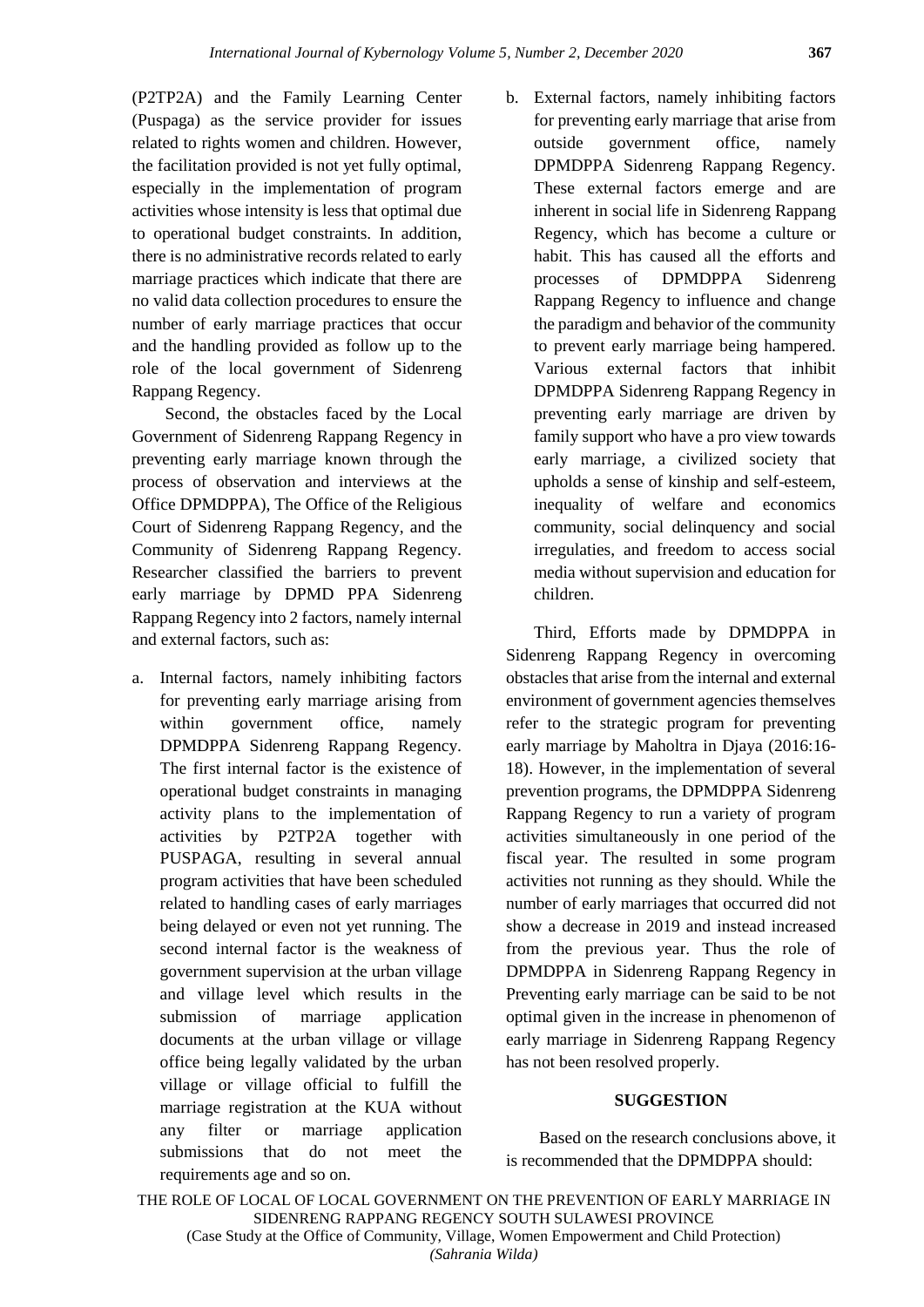- 1. Collaborating with private parties and foreign companies to obtain supporting funds outside the Local Budget (APBD) funds to support the intensity of the implementation of services and programs that have been scheduled continuously. Collaborating with various parties will assist DPMDPPP Sidenreng Rappang Regency in overcoming the necessary budget constraints so that it can support the implementation of services and socialization in efforts to prevent early marriage in Sidenreng Rappang Regency.
- 2. Reform the legal framework and the drafting of regulations governing the prevention of early marriage in Sidenreng Rappang Regency Which can be the basis for the reinforcement of prevention of early marriage and child protection efforts that are strictly regulated so that each element of society can comply with the rules issued by the government area.
- 3. Improve the quality of P2TP2A DPMDPPA services in Sidenreng Rappang Regency by managing the administration of data collection on children and women affected by violations of the rofgts of children and women in this case the case of early marriage. Documenting cases of early marriage that occur then followed up with the treatment given to support children and women in obtaining rights, protection and equality in everyday life. Recapitulating data handling cases of early marriage per year can be a benchmark and evaluation material for DPMDPPA Sidenreng Rappang Regency in optimizing efforts to prevent early marriage and be a concern for local government given the number of cases of early marriage is still relatively high in Sidenreng Rappang.
- 4. Provide training for members of P2TP2A DPMDPPA Sidenreng Rappang Regency as facilitators and service providers so that each activity implementer can understand well that the objectives of the strategic program to be achieved so that it can run effectively and be accepted by the community.
- 5. Dissemination of information through electronic media and print media in the form

of pamphlets, magazines, newspapers, billboards or local government websites to encourage increased public participation in every early marriage prevention agenda and in the context of making decisions concerning the protection of children rights so that policies and programs issued can be known by the public general. By increasing public understanding related to relevant issues regarding the impact of early marriage on future community life in areas that are vulnerable to the lives of children, youth and families. As well as holding open dialogues every month for the community by empowering community groups and communities related to women empowerment and child protection as facilitators, with the aim of accommodating community aspirations and finding solutions related to problems faced so that it becomes the basis for decision making by DPMDPPA Sidenreng Rappang Regency.

### **REFERENCES**

- Azikin, Andi and Inu Kencana. 2011. Perbandingan Pemerintahan. Jakarta:Rineka Cipta.
- Babbie, Earls. 2011. The Basic of Social Research, 5<sup>th</sup> ed., Belmont: Wadsworth Cengnge Learning.
- Basrowi and Suwandi. 2008. Memahami Penelitian Kualitatif. Jakarta: PT. Rineka Cipta.
- Creswell, John W. 2014. Research Design: Pendekatan Metode Kualitatif, Kuantitative, dan Mix Method. Third Edition. Yogyakarta: Pustaka Pelajar.
- Dariyo, Agoes. 2009. Psikologi Perkembangan Remaja. Jakarta: Ghalia.
- Hamdi, Muchlis. 2014. Metodologi Penelitian Administrasi. Tangerang Selatan: Universitas Terbuka.
- Khotari, C. R. 2004. Research Methodology: Methods and Techniques. New Delhi: New Age International Jamim.
- Labolo, Muhadam. 2008. Memahami Ilmu Pemerintahan. Jakarta: Rajawali Pers.
- Miles, M.B. and Huberman. 1992. Analisis Data Kualitatif. Penerjemah: Tjetjep Rohidi. Jakarta:Ui Press.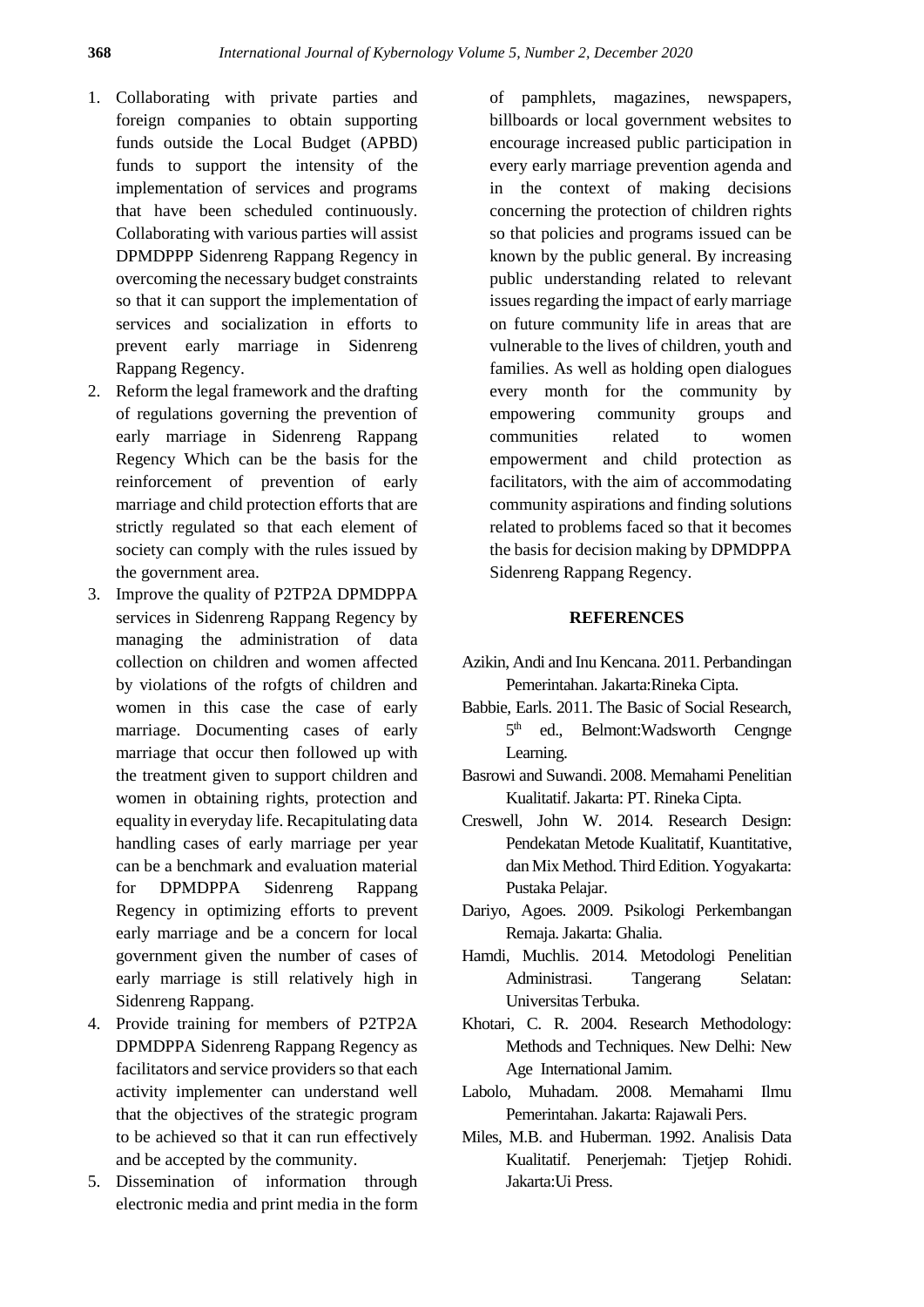- Muluk, Khairul. 2007. Desentralisasi Pemerintah Daerah. Jakarta: Bayu Media.
- Mulyadi, Mohammad. 2014. Metode Penelitian Praktis. Jakarta Utara: Publica Institute.
- Neuman. W. Lawrence. 2006. Social Research Method: Qualitative and Quantitative Approach, 6<sup>th</sup> Edition. Pearson Education, Inc.
- Sarwono, S.W. 2006. Psikologi Remaja. Jakarta: Rajawali Press.
- Soekanto Soerjoyono and Sulistyowati Budi. 2013. Sosiologi Suatu Ilmu Pengantar. Jakarta: PT. Raja Grafindo Persada.
- Sugiyono. 2013. Memahami Penelitian Kualitatif jilid ke-2. Bandung: Alfabeta.
- Suparman, E. 2011. Upaya Mencegah Kebiasaan Kawin Muda di Kalangan Remaja di Pedesaan. Mandar Maju, Bandung.
- Suradinata, Ermaya. 2016. Ekologi Pemerintahan dalam Globalisasi. Jakarta: Citra Grafika.
- Wulansari, Dewi. 2013. Sosiologi: Konsep dan Teori. Bandung: PT Refika Aditama.
- Dewi, Dwi Wahyu Kusuma. 2017. Efektifivitas Program Bina Keluarga Remaja (BKR) dalam Mengurangi Angka Perkawinan Usia Dini di Kecamatan Klakah Kabupaten Lumajang Propinsi Jawa Timur. Jakarta: Institut Pemerintahan Dalam Negeri (Skripsi).
- Darnita. 2013. FAktor-faktor Penyebab Pernikahan Usia Muda. Aceh: Kebidanan Stikes U'budiyah Banda Aceh.
- Martyan Mita Rumekti dan V. Indah Sri Pinasti. 2016. Peran Pemerintah Daerah (Desa) dalam Menangani MAraknya Fenomena Pernikahan Dini di Desa Plosokerep Kabupaten Indramayu. Yogyakarta: Universitas Negeri Yogyakarta.
- Suparman, dkk. 2017. Faktor-faktor yang Berhubungan dengan Pernikahan Dini pada Wanita. Yogyakarta: Universitas Alma Ata Yogyakarta.
- Badan Pusat Statistik (BPS) Kabupaten Sidenreng Rappang. 2018. Kabupaten Sidenreng Rappang dalam Angka.
- Badan Pusat Statistik. 2016. Analisis Data Perkawinan Usia Anak di Indonesia.
- Djaja, Maswita, et al., 2016. Telaah Kebijakan Kajian Pendewasaan Usia Perkawinan Anak

di Propinsi Kepulauan Bangka Belitung. Bangka Belitung: Yayasan Melati.

- Rahman, Yusnidar. 2006. PEmbatalan Perkawinan serta Akibat HUkumnya di Pengadilan Agama Slawi. Semarang: Universitas Diponegoro.
- Rencana Pembangunan Jangka Menegah Daerah (RPJMD) KAbupaten Sidenreng RAppang Tahun 2018-2023.
- Innocenti Research Centre. 2001. Early Marriage, Child Spouses. Florence: UNICEF.
- Windiarto, Tri, et al., 2018. Profil Anak Indonesia 2018. Jakarta: Kementerian Pemberdayaan Perempuan dan Perlindungan Anak (KPPA) dan Badan Pusat Statistik (BPS).
- Dema, Herman dan Sarinah. 2017. Peranan Pemerintah dan Partisipasi Masyarakat terhadap Penanggulangan Pernikahan Dini di Kecamatan Pitu Riawa Kabupaten Sidenreng Rappang. Jurnal Ilmu Sosial. Rappang: STISIP Muhammadiyah.
- Nurhayati. 2008. Pernikahan Dini dalam Perspektif Hukum. Jurnal Humaniora Vol. 8. Halaman 25.
- Nurkhasanah, Umi. 2012. Perkawinan Usia Muda dan Perceraian di Kampung Kotabaru KEcamatan Padang Ratu Kabupaten Lampung Tengah. Jurnal Sosiologi Vo. 15, No. 1-34-41. Bandar Lampung:Universitas Lampung.

Law Number 23/2014 on Local Government.

Law Number 35/2014 Juncto Law Number 23/2002 on Child Protection.

Law Number 39/1999 on Human Rights.

- Local Government Regulation of Sidenreng Rappang Regency Number 5/2011 on Child Protection.
- The 1945 Constitution of the Republic of Indonesia. [https://news.detik.com/berita/4192585/miris-ini-](https://news.detik.com/berita/4192585/miris-ini-serangkaian-pernikahan-dini-para-bocah-di-sulsel)

[serangkaian-pernikahan-dini-para-bocah-di](https://news.detik.com/berita/4192585/miris-ini-serangkaian-pernikahan-dini-para-bocah-di-sulsel)[sulsel](https://news.detik.com/berita/4192585/miris-ini-serangkaian-pernikahan-dini-para-bocah-di-sulsel) accessed on 15 October 2019 at 16:44 WIB.

[https://makassar.tribunnews.com/2018/12/07/perka](https://makassar.tribunnews.com/2018/12/07/perkawinan-anak-di-sidrap-capai-89-kasus-dollah-mando-ini-sudah-darurat) [winan-anak-di-sidrap-capai-89-kasus](https://makassar.tribunnews.com/2018/12/07/perkawinan-anak-di-sidrap-capai-89-kasus-dollah-mando-ini-sudah-darurat)[dollah-mando-ini-sudah-darurat](https://makassar.tribunnews.com/2018/12/07/perkawinan-anak-di-sidrap-capai-89-kasus-dollah-mando-ini-sudah-darurat) accessed on

2 November 2019 at 20:22 WIB. [https://makassar.tribunnews.com/2019/03/06/lpa-](https://makassar.tribunnews.com/2019/03/06/lpa-sulsel-urutan-5-tertinggi-di-indonesia-pernikahan-anak-di-bawah-umur)

[sulsel-urutan-5-tertinggi-di-indonesia-](https://makassar.tribunnews.com/2019/03/06/lpa-sulsel-urutan-5-tertinggi-di-indonesia-pernikahan-anak-di-bawah-umur)